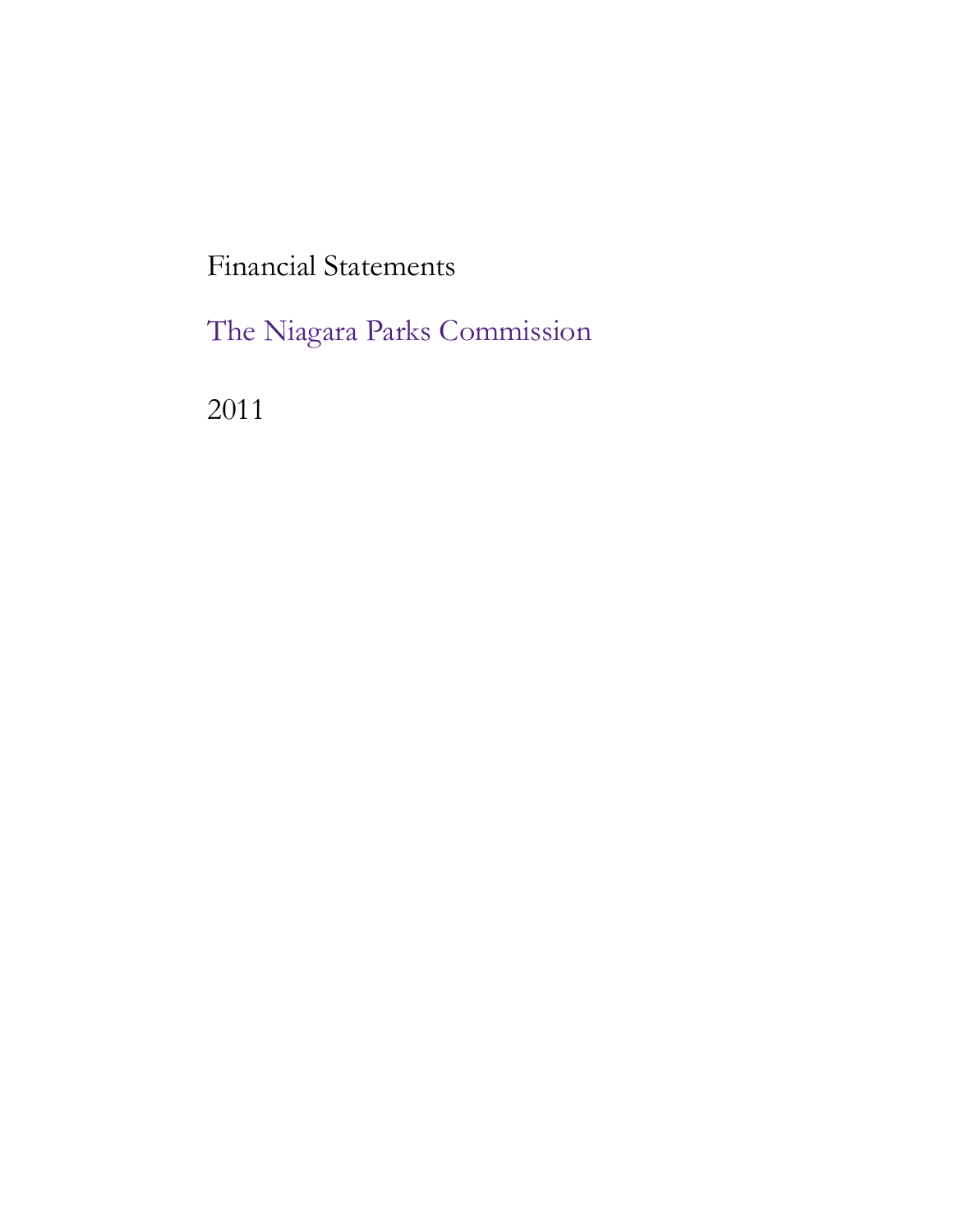# Contents

|                                        | Page      |
|----------------------------------------|-----------|
| Management Report                      | 3         |
| Independent Auditor's Report           | $4 - 5$   |
| <b>Statement of Financial Position</b> | 6         |
| <b>Statement of Operations</b>         | 7         |
| Statement of Changes in Net Debt       | 8         |
| <b>Statement of Cash Flows</b>         | 9         |
| Notes to the Financial Statements      | $10 - 21$ |
| Schedule of Tangible Capital Assets    | 22        |
| Schedule of Expenses by Object         | 23        |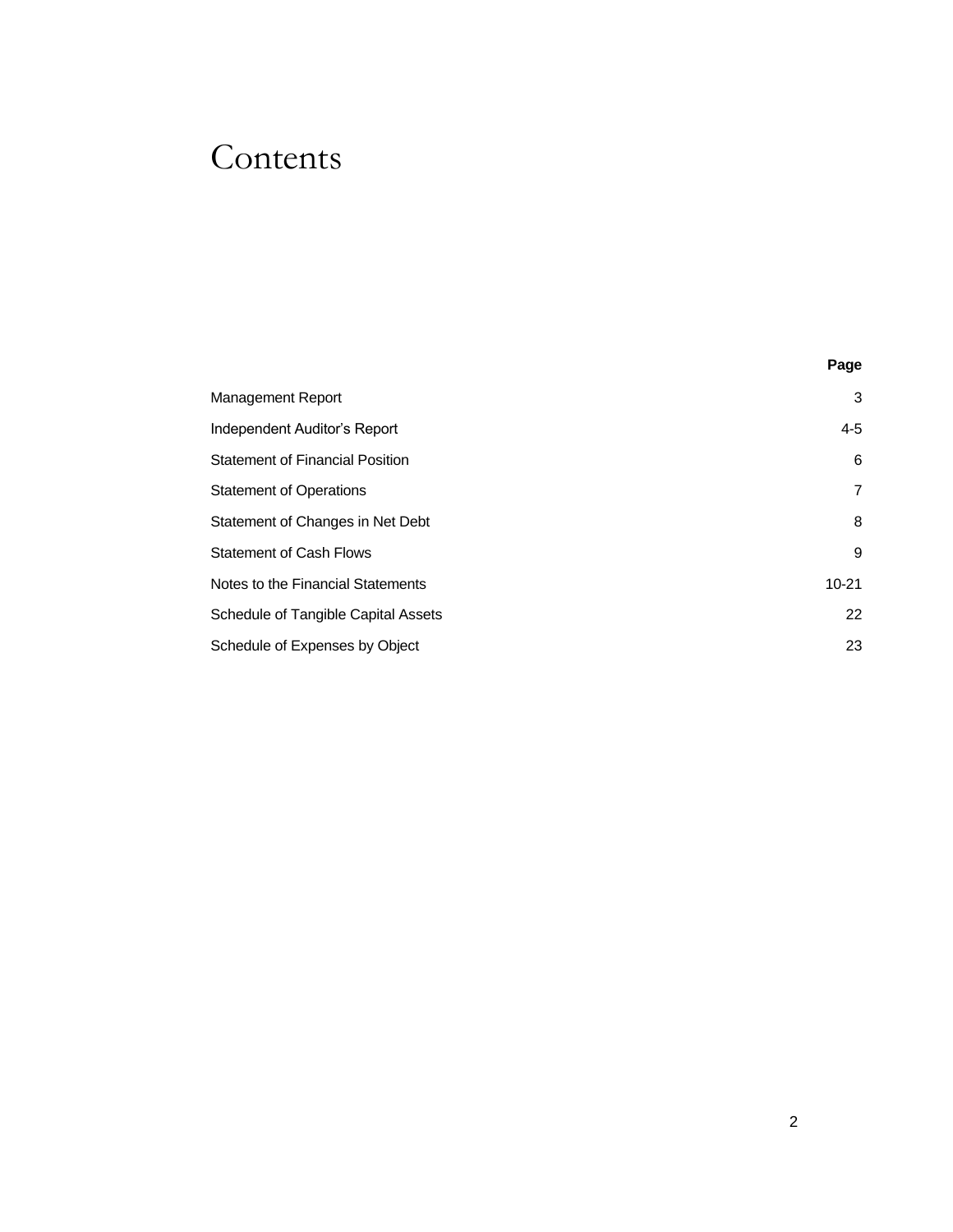### **THE NIAGARA PARKS COMMISSION**

### MANAGEMENT REPORT October 31, 2011

The Management of The Niagara Parks Commission are responsible for the financial statements and all other information presented in these statements. The statements have been prepared by management in accordance with the framework identified in Note 2 in the accompanying audited financial statements.

The financial statements include amounts based on best estimates and judgments. Management has determined such amounts on a reasonable basis in order to ensure that the statements are presented fairly, in all material respects.

Management maintains a system of internal accounting and administrative control that is designed to provide reasonable assurance that the financial information is relevant, reliable, accurate and that the Commission's assets are properly accounted for and adequately safeguarded.

The Board of The Niagara Parks Commission is responsible for gaining assurance that management fulfills its responsibilities for financial reporting and is ultimately responsible for reviewing and approving the financial statements.

The Board, through the Audit and Finance Committee, meets periodically with Management to discuss financial results, auditing matters, financial reporting issues and to satisfy itself that each group is properly discharging responsibilities. The Committee reviews the financial statements before recommending approval by the Board.

The Financial statements have been audited by Grant Thornton LLP, the Commission's appointed External Auditor and in accordance with Canadian generally accepted auditing standards on behalf of the Commission, Minister of Tourism, Culture and Sport and the Provincial Auditor General. Grant Thornton LLP had direct and full access to all Commission records as well as full access to the Audit and Finance Committee with and without the presence of management to discuss their audit and findings as to the integrity of the Commission's financial reporting.

Ay Booker

January 26, 2012 January 26, 2012

M. Deubauer

Fay Booker Margaret Neubauer, Director General Manager Corporate Services & Governance Support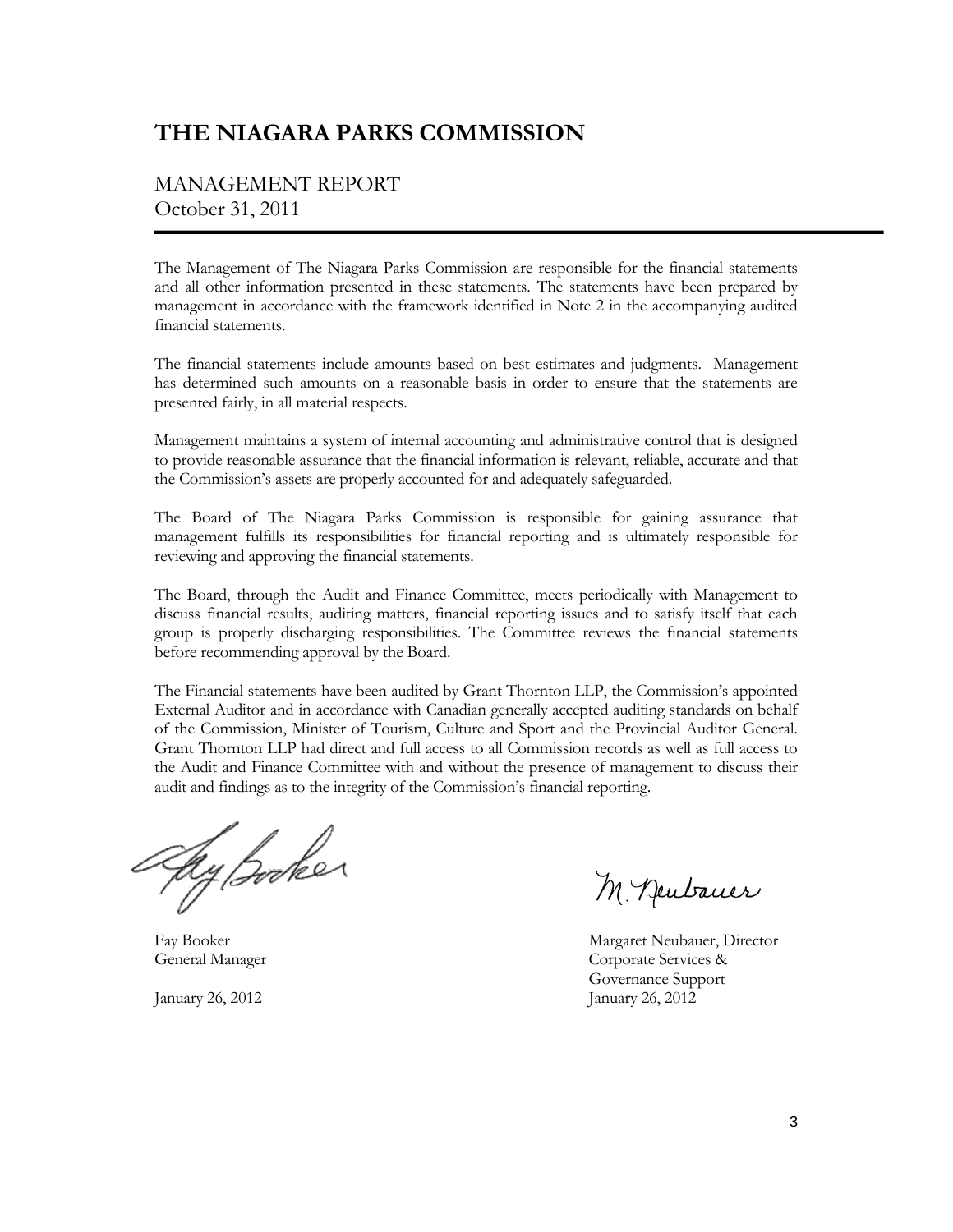

# Independent auditor's report

**Grant Thornton LLP** Suite B 222 Catharine Street, PO Box 336 Port Colborne, ON L3K 5W1

T +1 905 834 3651 F +1 905 834 5095 E PortColborne@ca.gt.com **www.GrantThornton.ca**

#### **To The Niagara Parks Commission, the Minister of Tourism, Culture and Sport and the Auditor General**

We have audited the accompanying financial statements of The Niagara Parks Commission, which comprise the statement of financial position as at October 31, 2011 and October 31, 2010, and the statements of operations, changes in net debt and cash flows for the years then ended, and a summary of significant accounting policies and other explanatory information. The financial statements have been prepared by management in accordance with the basis of accounting described in Note 2 to the financial statements.

#### **Management's responsibility for the financial statements**

Management is responsible for the preparation and fair presentation of these financial statements in accordance with the basis of accounting described in Note 2 to the financial statements, and for such internal control as management determines is necessary to enable the preparation of financial statements that are free from material misstatement, whether due to fraud or error.

#### **Auditor's responsibility**

Our responsibility is to express an opinion on these financial statements based on our audit. We conducted our audit in accordance with Canadian generally accepted auditing standards. Those standards require that we comply with ethical requirements and plan and perform the audit to obtain reasonable assurance about whether the financial statements are free from material misstatement.

An audit involves performing procedures to obtain audit evidence about the amounts and disclosures in the financial statements. The procedures selected depend on the auditor's judgment, including the assessment of the risks of material misstatement of the financial statements, whether due to fraud or error. In making those risk assessments, the auditor considers internal control relevant to the entity's preparation and fair presentation of the financial statements in order to design audit procedures that are appropriate in the circumstances, but not for the purpose of expressing an opinion on the effectiveness of the entity's internal control. An audit also includes evaluating the appropriateness of accounting policies used and the reasonableness of accounting estimates made by management, as well as evaluating the overall presentation of the financial statements.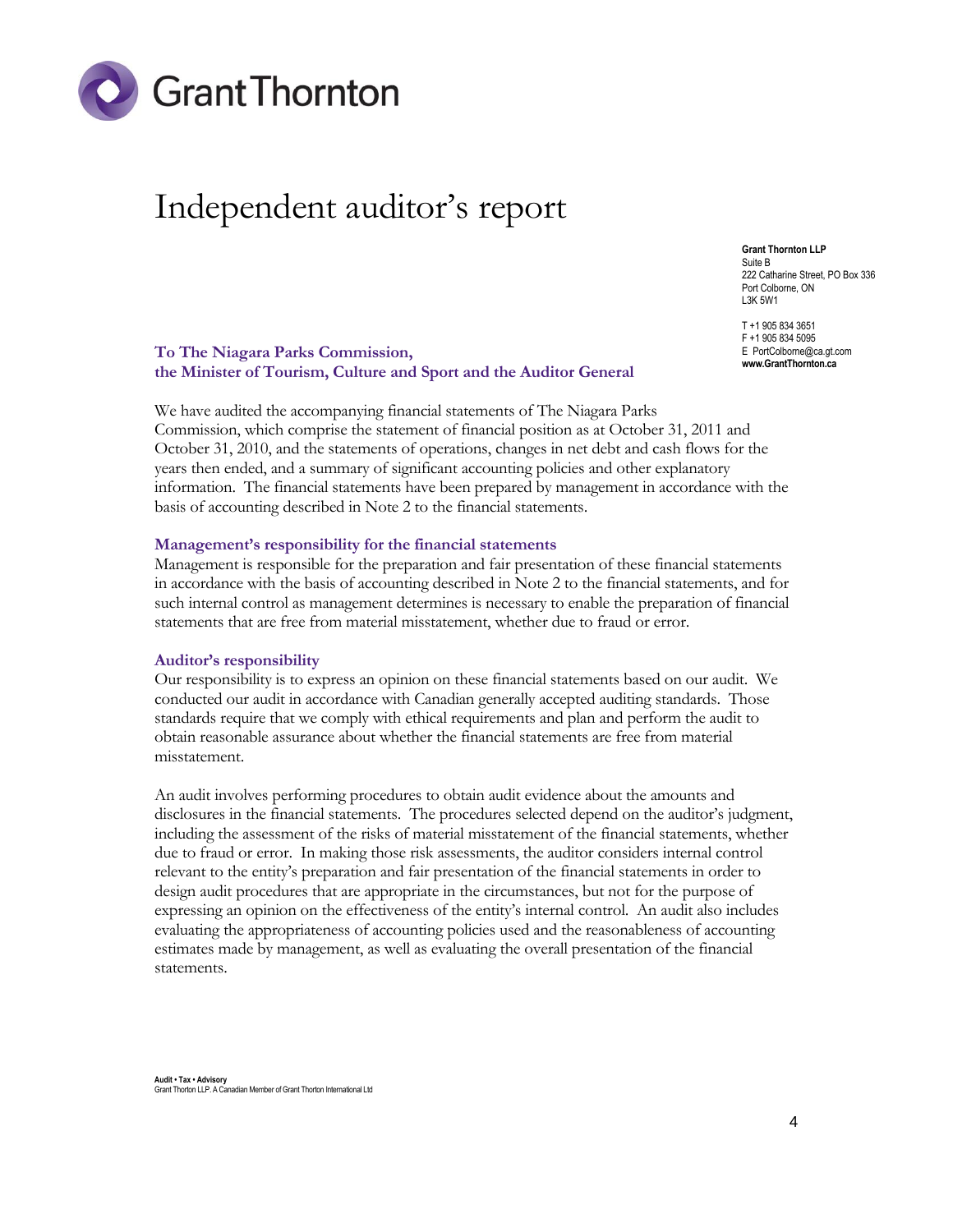

We believe that the audit evidence we have obtained is sufficient and appropriate to provide a basis for our audit opinion.

#### **Opinion**

In our opinion, the financial statements present fairly, in all material respects, the financial position of The Niagara Parks Commission as at October 31, 2011 and October 31, 2010, and the results of its operations, changes in net debt and cash flows for the years then ended in accordance with the basis of accounting described in Note 2 to the financial statements.

#### **Basis of accounting**

Without modifying our opinion, we draw attention to Note 2 to the financial statements which describes that basis of accounting. The financial statements are prepared to assist The Niagara Parks Commission to comply with the financial reporting provisions in the Province of Ontario Ministry of Tourism Memorandum of Understanding and Regulation 395/11 to the Ontario Financial Administration Act. As a result, the financial statements may not be suitable for another purpose.

#### **Other matter**

Without modifying our report we draw attention to the budget figures which are provided for comparative purposes only. They have not been subject to audit procedures. Accordingly, we do not express an opinion on the budget figures.

Grant Thouton LLP

Port Colborne, Canada Chartered Accountants February 15, 2012 Licensed Public Accountants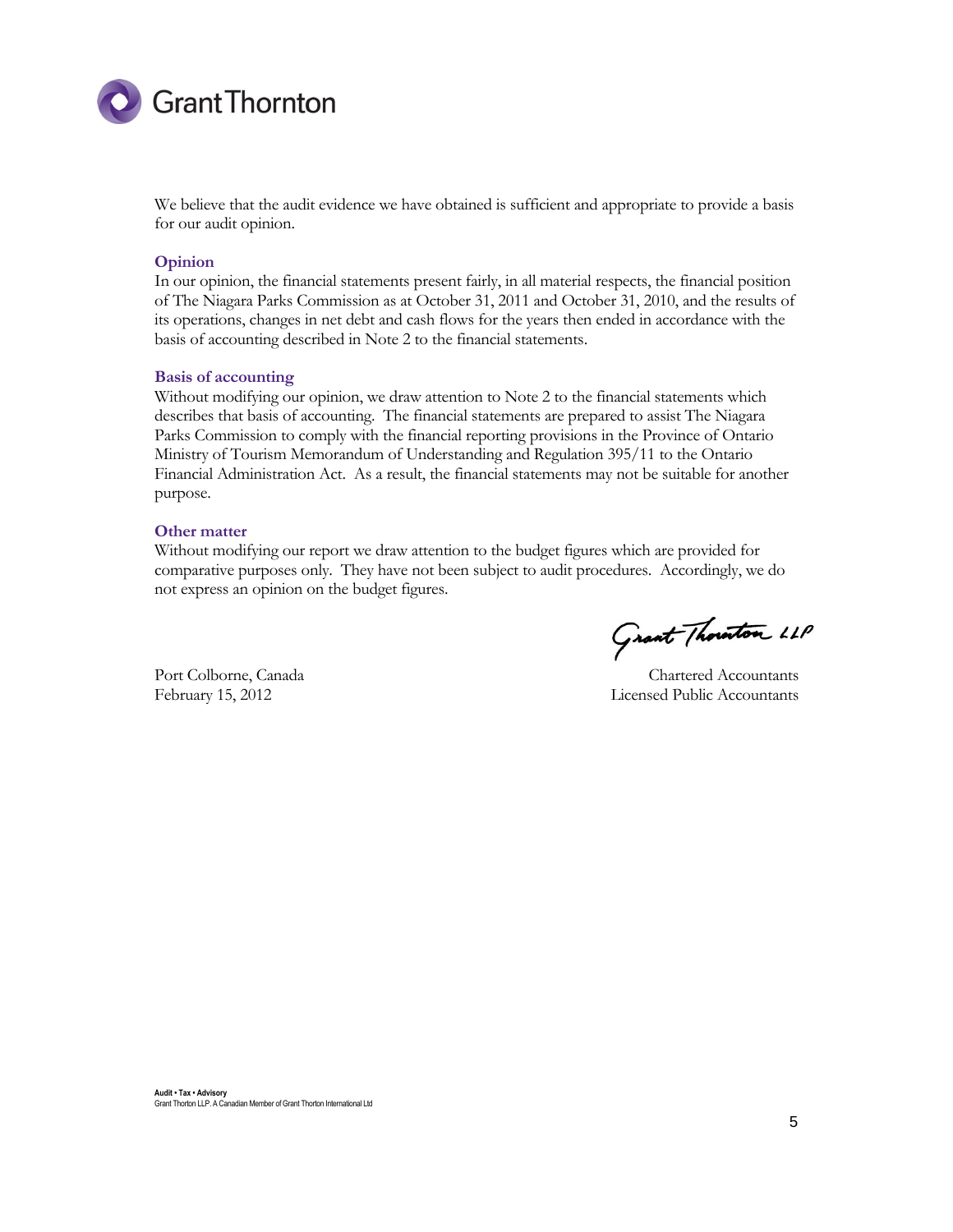### **The Niagara Parks Commission Statement of Financial Position**

| As at October 31<br>(in thousands of dollars) | 2011           | 2010         |
|-----------------------------------------------|----------------|--------------|
| <b>Financial assets</b>                       |                |              |
| Cash and cash equivalents                     | \$<br>3,178    | \$<br>6,502  |
| Accounts receivable                           | 3,805          | 3,208        |
| Inventories - saleable                        | 4,177          | 5,135        |
|                                               | <u>11,160</u>  | 14,845       |
| <b>Liabilities</b>                            |                |              |
| Accounts payable                              | 6,015          | 6,088        |
| Accrued payroll                               | 2,383          | 2,070        |
| Deferred revenue (Note 4)                     | 1,571          | 2,186        |
| Deferred capital funding (Note 5)             | 8,902          | 1,349        |
| Long term financing (Note 6)                  | 34,956         | 36,346       |
| Post-employment benefits (Note 7)             | 3,869          | 3,759        |
| Power Plant stabilization obligation (Note 8) | 26,859         | 26,727       |
|                                               | 84,555         | 78,525       |
| Net debt                                      | (73, 395)      | (63,680)     |
| <b>Non-financial assets</b>                   |                |              |
| Tangible capital assets (Note 9)              | 153,578        | 150,370      |
| Inventories - other                           | 1,595          | 1,426        |
| Prepaid expenses                              | 155            | 487          |
|                                               | <u>155,328</u> | 152,283      |
| <b>Accumulated surplus (Note 10)</b>          | 81,933         | 88,603<br>\$ |

Commitments and contingencies (Notes 12 and 13)

On behalf of the Commission

Janie Manson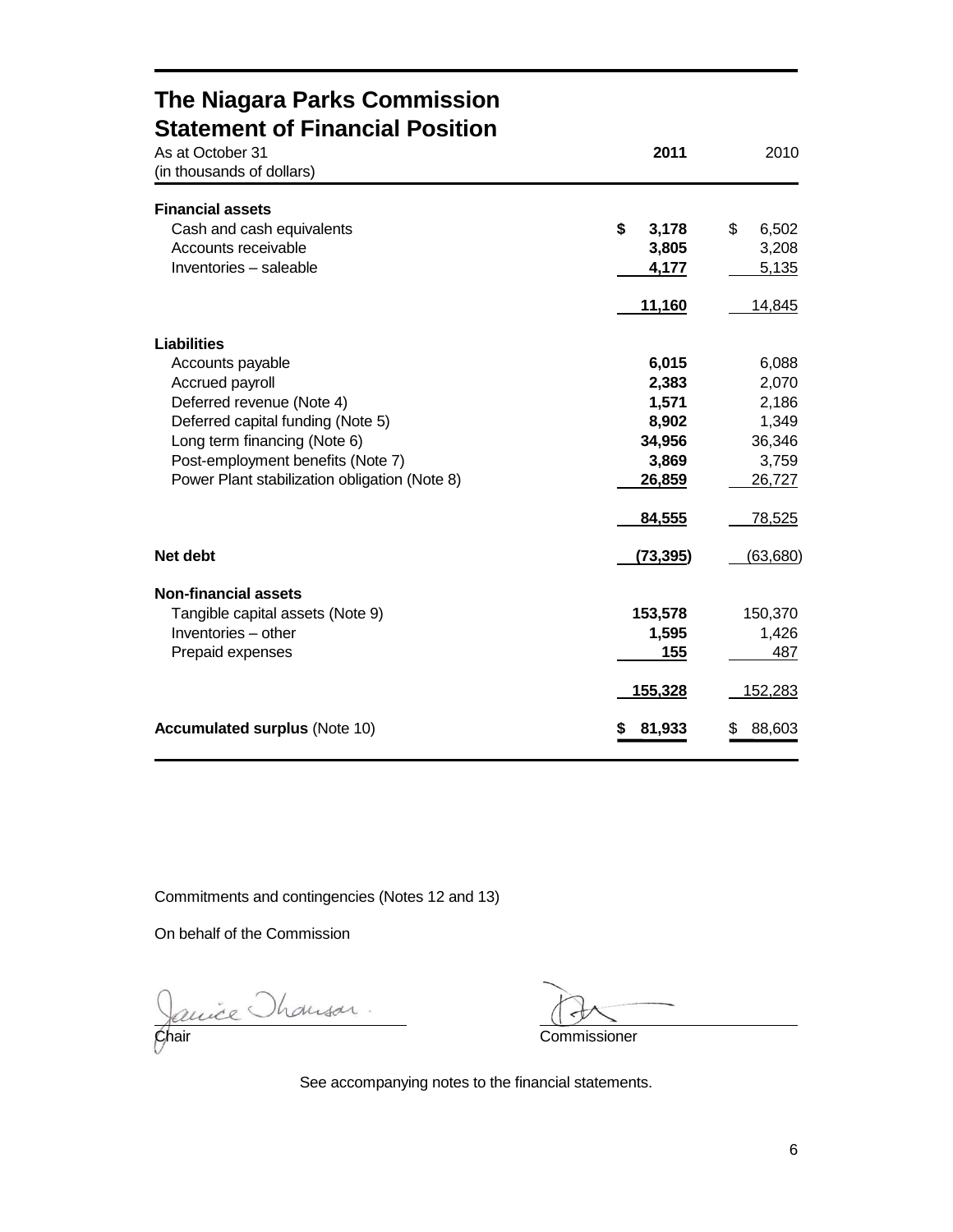## **The Niagara Parks Commission Statement of Operations**

For the Year Ended October 31, 2011 (in thousands of dollars)

|                                                      | <b>Budget</b><br>2011<br>(Unaudited) | <b>Actual</b><br>2011 | Actual<br>2010 |
|------------------------------------------------------|--------------------------------------|-----------------------|----------------|
| <b>Revenues</b>                                      |                                      |                       |                |
| Revenue producing operations                         | \$ 65,857                            | \$60,341              | \$ 62,546      |
| Land rent                                            | 6,410                                | 6,461                 | 6,297          |
| Commission, rentals and fees                         | 2,675                                | 2,565                 | 2,655          |
| Premium on United States funds - net                 | 275                                  | (132)                 | 314            |
| Gain on disposal of tangible capital assets          |                                      | 11                    | 2              |
| Sundry revenue                                       | 100                                  | 167                   | 226            |
|                                                      | 75,317                               | 69,413                | 72,040         |
| <b>Expenses (Page 23)</b>                            |                                      |                       |                |
| Revenue producing operations                         |                                      |                       |                |
| Cost of goods sold                                   | 10,752                               | 9,917                 | 10,691         |
| Operating                                            | 31,315                               | 29,864                | 30,207         |
| Maintenance                                          | 14,052                               | 13,549                | 12,968         |
| Administrative and police                            | 9,236                                | 9,434                 | 8,753          |
| Marketing and promotion                              | 3,813                                | 3,349                 | 3,588          |
|                                                      | 69,168                               | 66,113                | 66,207         |
| Net surplus for the year before<br>undernoted items  | 6,149                                | 3,300                 | 5,833          |
| <b>Other items</b>                                   |                                      |                       |                |
| Interest expense - net (Note 14)                     | 1,831                                | 1,864                 | 1,878          |
| Amortization of tangible capital                     |                                      |                       |                |
| assets (Note 15)<br>Amortization of deferred capital | 7,240                                | 7,283                 | 7,501          |
| funding (Note 5)                                     |                                      | (37)                  |                |
| Non-recurring                                        | 398                                  | 1,264                 | 195            |
|                                                      | 9,469                                | 10,374                | 9,574          |
| Net deficit from operations                          | (3,320)                              | (7,074)               | (3,741)        |
| Net increase in Power Plant stabilization            |                                      |                       |                |
| obligation (Note 8)                                  |                                      | (132)                 | (5, 484)       |
| Other capital funding                                |                                      | 536                   | <u>99</u>      |
| <b>Annual deficit</b>                                | (3,320)                              | (6, 670)              | (9, 126)       |
| <b>Accumulated surplus</b>                           |                                      |                       |                |
| Beginning of year                                    | 88,603                               | 88,603                | <u>97,729</u>  |
| End of year                                          | \$85,283                             | \$81,933              | \$88,603       |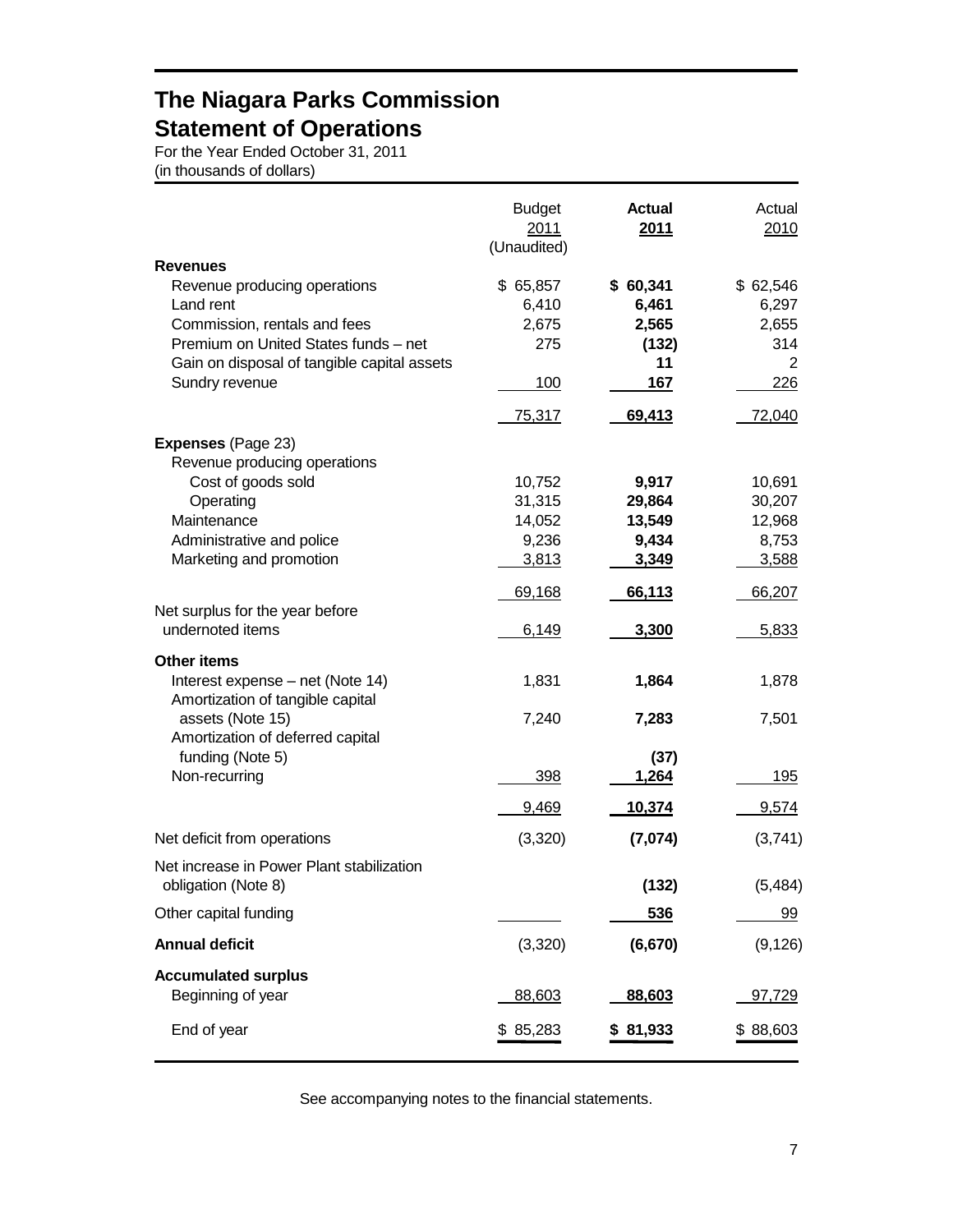| <b>The Niagara Parks Commission</b><br><b>Statement of Changes in Net Debt</b> |                                                            |  |
|--------------------------------------------------------------------------------|------------------------------------------------------------|--|
| 2011                                                                           | 2010                                                       |  |
| \$<br>(6,670)<br>7,283<br>(10, 491)<br>11<br>(11)<br>(9,878)                   | \$<br>(9, 126)<br>7,501<br>(3, 462)<br>2<br>(2)<br>(5,087) |  |
| 332                                                                            | (101)                                                      |  |
| (169)                                                                          | 134                                                        |  |
| (9,715)                                                                        | (5,054)                                                    |  |
| (63, 680)<br>(73, 395)                                                         | (58,626)<br>(63, 680)                                      |  |
|                                                                                |                                                            |  |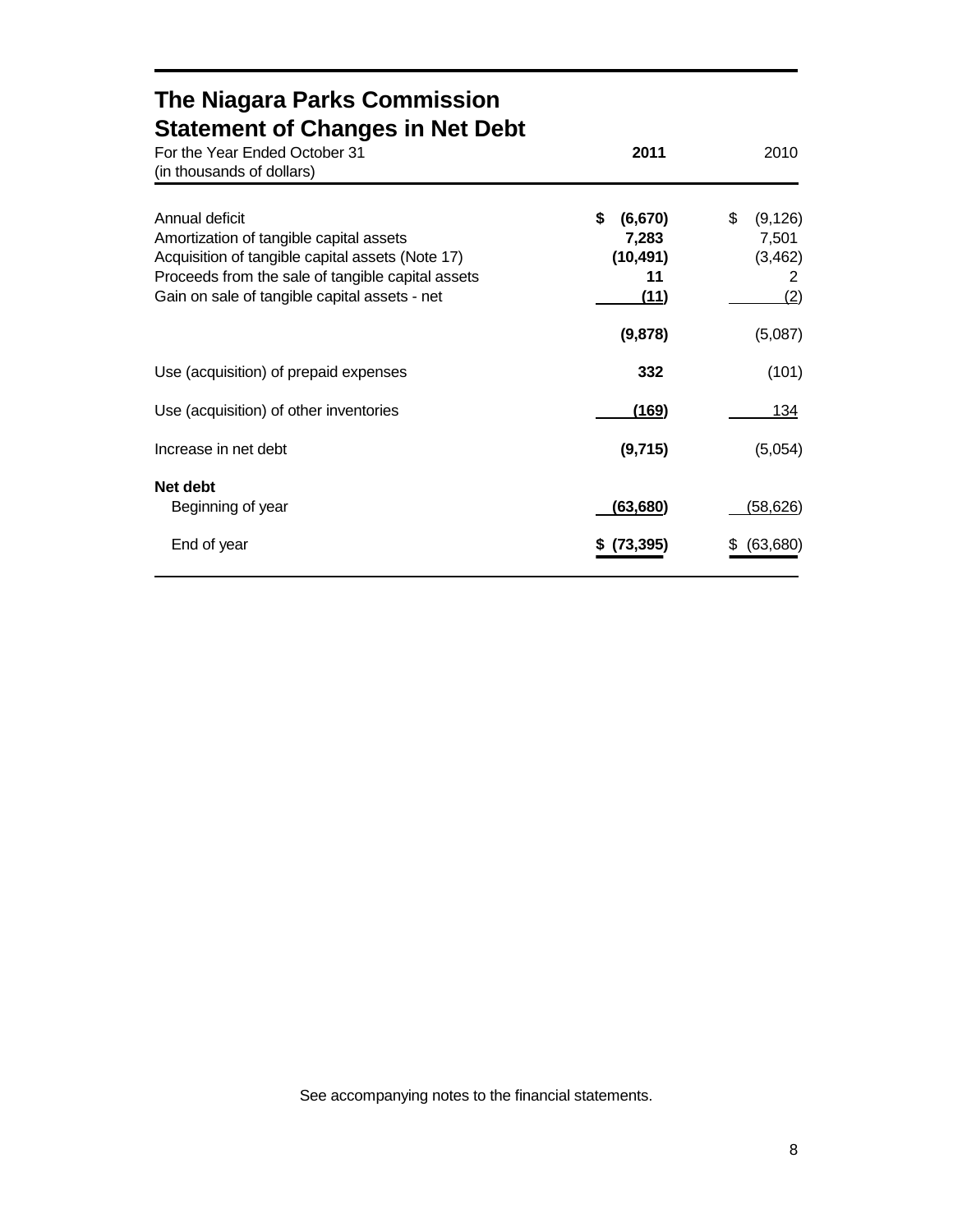| The Niagara Parks Commission                                                        |               |              |
|-------------------------------------------------------------------------------------|---------------|--------------|
| <b>Statement of Cash Flows</b>                                                      |               |              |
| For the Year Ended October 31<br>(in thousands of dollars)                          | 2011          | 2010         |
| Increase (decrease) in cash and cash equivalents                                    |               |              |
| <b>Operating activities</b>                                                         |               |              |
| Annual deficit                                                                      | \$<br>(6,670) | \$ (9,126)   |
| Charges against income not requiring                                                |               |              |
| an outlay of funds                                                                  |               |              |
| Post-employment benefits                                                            | 372           | 343<br>7,501 |
| Amortization of tangible capital assets<br>Amortization of deferred capital funding | 7,283<br>(37) |              |
| Gain on disposal of tangible capital assets - net                                   | (11)          | (2)          |
| Increase in Power Plant stabilization obligation - net                              | 132           | 5,484        |
|                                                                                     |               |              |
|                                                                                     | 1,069         | 4,200        |
| Net change in non-cash working capital                                              |               |              |
| balances related to operations (Note 16)                                            | 149           | (1,953)      |
|                                                                                     | 1,218         | 2,247        |
| <b>Capital activities</b>                                                           |               |              |
| Acquisition of tangible capital assets (Note 17)                                    | (10, 491)     | (3, 462)     |
| Proceeds from the sale of tangible capital assets                                   | 11            | 2            |
|                                                                                     |               |              |
|                                                                                     | (10, 480)     | (3,460)      |
| <b>Financing activities</b>                                                         |               |              |
| Net increase (decrease) in long term financing                                      | (1, 390)      | 4,389        |
| Cash outlay related to post-employment benefits                                     | (262)         | (184)        |
| Receipt of capital funding                                                          | 7,590         | 1,349        |
|                                                                                     | 5,938         | 5,554        |
|                                                                                     |               |              |
| Net (decrease) increase in cash and cash equivalents                                | (3, 324)      | 4,341        |
| <b>Cash and cash equivalents</b>                                                    |               |              |
| Beginning of year                                                                   | 6,502         | 2,161        |
| End of year                                                                         | 3,178<br>5    | 6,502        |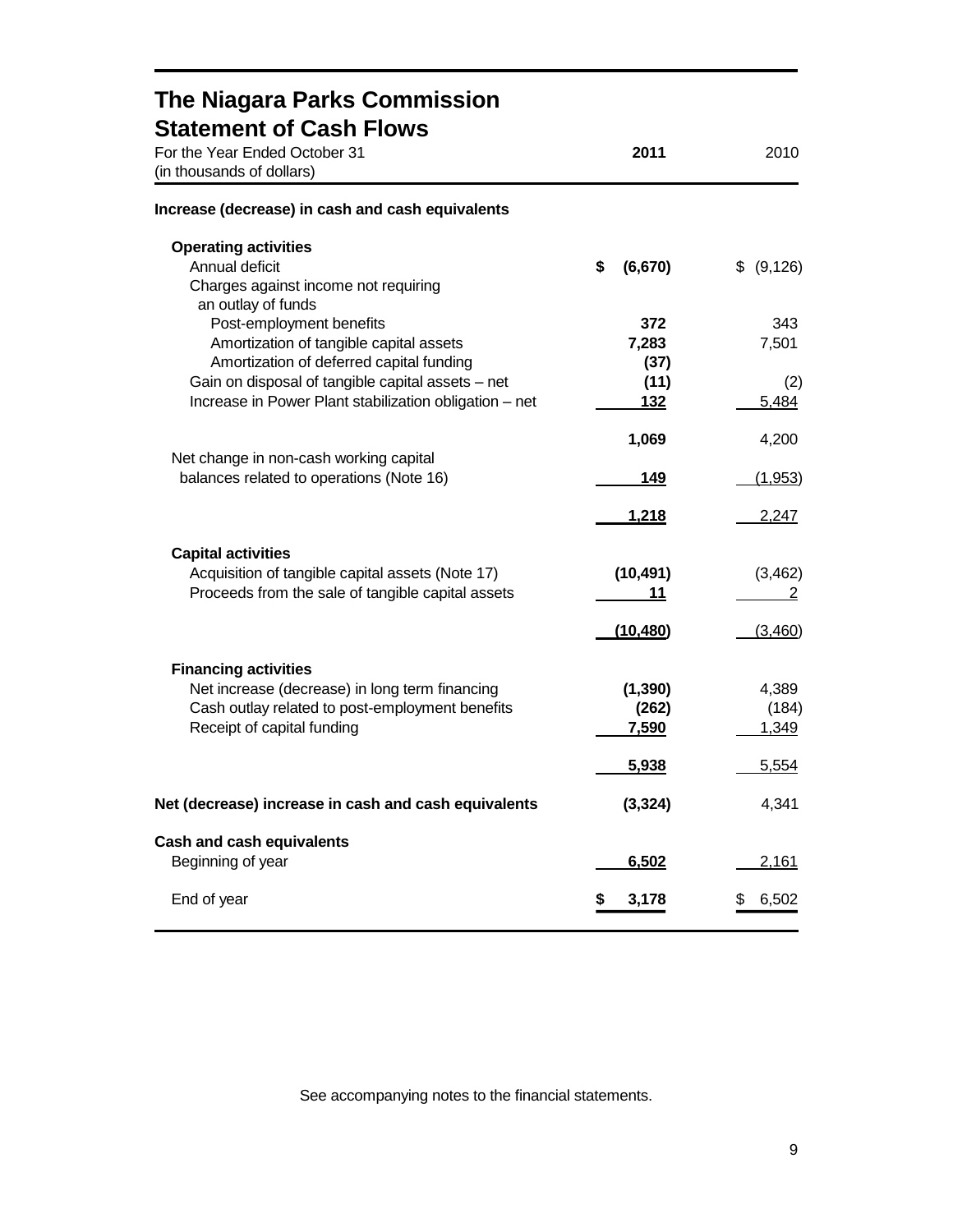For the Year Ended October 31, 2011

### **1. Nature of operations**

The Niagara Parks Commission (the "Commission") is governed by the Niagara Parks Act. Initially established in 1885, the Commission is an "Operational Enterprise" of the Province of Ontario and is responsible for maintaining, protecting and showcasing over 1,300 hectares of parkland stretching some 56 kilometres along the Niagara River from Lake Erie to Lake Ontario. The Commission is exempt from corporate income taxes under the Income Tax Act (Canada) and Ontario Corporation Tax Act.

The Commission is also classified as an Other Government Organization by the Ministry of Finance and as such, the Commission's audited financial statements are published as part of the Public Accounts.

### **2. Significant accounting policies**

### **Basis of accounting**

These financial statements have been prepared in accordance with the financial reporting provisions in the Province of Ontario Ministry of Tourism Memorandum of Understanding and the Regulation 395/11 to the Ontario Financial Administration Act. The significant accounting principles used in the preparation of these financial statements are in line with the accounting standards established by the Public Sector Accounting Board (PSAB) of the Canadian Institute of Chartered Accountants (CICA) and Regulation 395/11 to the Ontario Financial Administration Act.

The significant accounting principles used in the preparation of these financial statements are summarized below.

#### **Cash and cash equivalents**

Cash and cash equivalents include cash on hand, balances with banks and short term deposits with maturities of less than one year.

#### **Inventories**

Saleable and other inventories are valued at the lower of average cost and net realizable value.

#### **Tangible capital assets**

Tangible capital assets are recorded at cost. Cost includes all directly attributable expenses in the acquisition, construction, development and/or betterment of the asset required to install the asset at the location and in the condition necessary for its intended use. Contributed tangible capital assets are capitalized at their estimated fair value upon acquisition.

The Commission capitalizes an amount of interest as part of the costs of its capital works in progress and financed via long term financing.

Works of art for display in the Commission property are not included as capital assets. The works of art are held for exhibition, educational and historical interest. Such assets are deemed worthy of preservation because of the social rather than financial benefits they provide to the community. No valuation of the collection has been disclosed in the financial statements.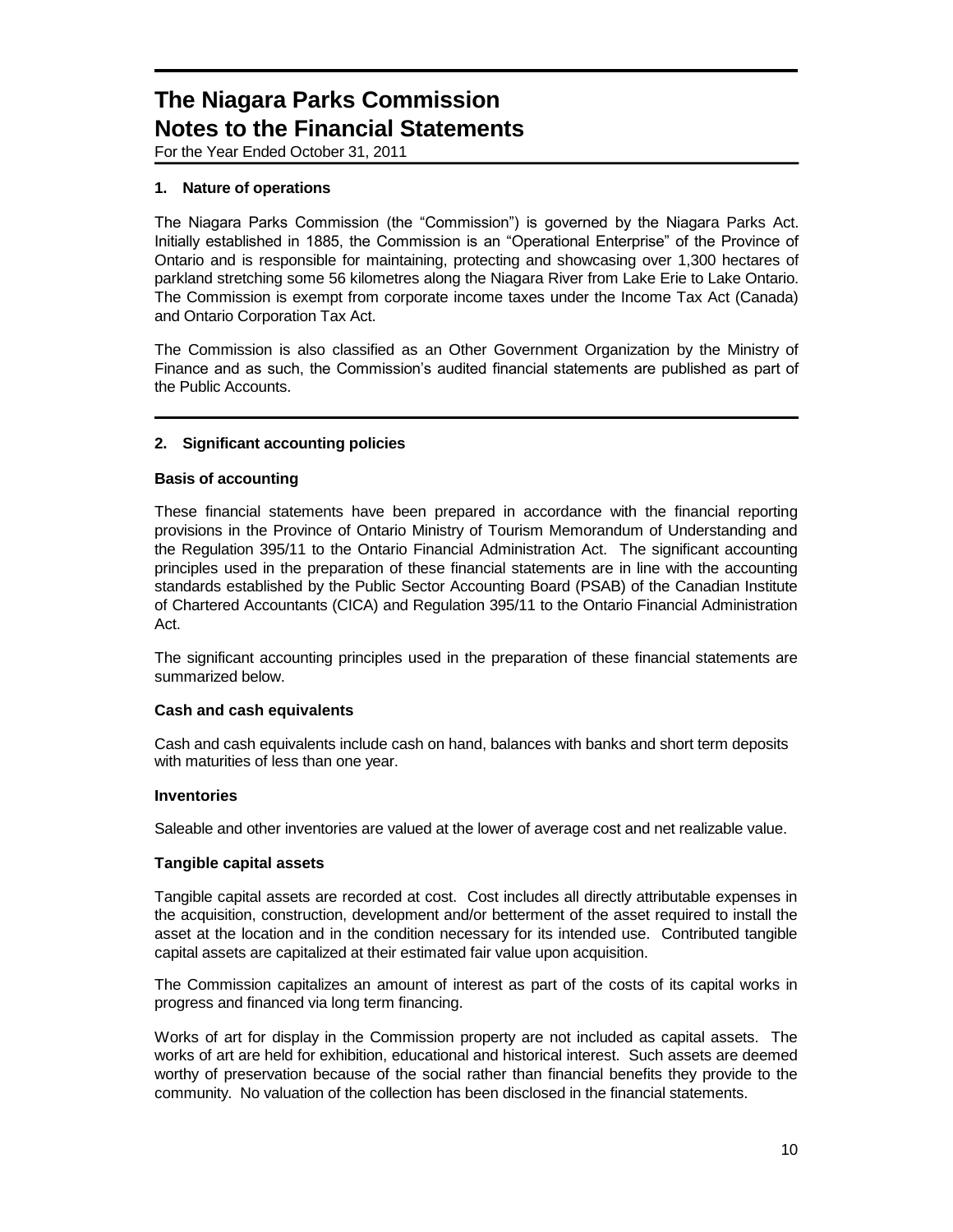For the Year Ended October 31, 2011

### **2. Significant accounting policies** (continued)

### **Tangible capital assets** (continued)

Leases are classified as capital or operating leases. Leases that transfer substantially all benefits incidental to ownership are accounted for as capital leases. All other leases are accounted for as operating leases and the related lease payments are charged to expenses as incurred.

Amortization is calculated on a straight-line basis to write-off the net cost of each asset over its estimated useful life for all classes except land. Land is considered to have an infinite life without amortization. Residual values of assets are assumed to be zero with any net gain or loss arising from the disposal of assets recognized in the Statement of Operations. Amortization is charged on a monthly basis. Assets under construction are not amortized until the asset is available for productive use.

Amortization is based on the following classifications and useful lives:

| Classification                     | Useful Life    |  |
|------------------------------------|----------------|--|
| Buildings, roadways and structures | 7 to 40 years  |  |
| Equipment and furnishings          | 3 to 10 years  |  |
| Vehicles                           | 10 to 12 years |  |

#### **Deferred revenue**

Revenue that is restricted by legislation of senior governments or by agreement with external parties are deferred and reported as restricted revenues. When qualifying expenses are incurred, restricted revenues are brought into revenue at equal amounts. Revenues received in advance of expenses that will be incurred in a later period are deferred until they are earned by being matched against those expenses.

#### **Deferred capital funding**

Government transfers for capital purposes are recorded as a liability, referred to as deferred capital funding and are recognized into revenue at the same rate as the related tangible capital assets are amortized, in accordance with Regulation 395/11 to the Ontario Financial Administration Act, as disclosed above.

#### **Employee future benefits**

The present value of the cost of providing employees with future benefit programs is expensed as employees earn these entitlements.

#### **Revenue recognition**

Revenue from gift shops, restaurants and attractions are recognized when merchandise has been transferred to the customer or services have been rendered. Revenue from land rent, commissions, rentals, fees and sundry are recognized over the life of the agreement or when earned.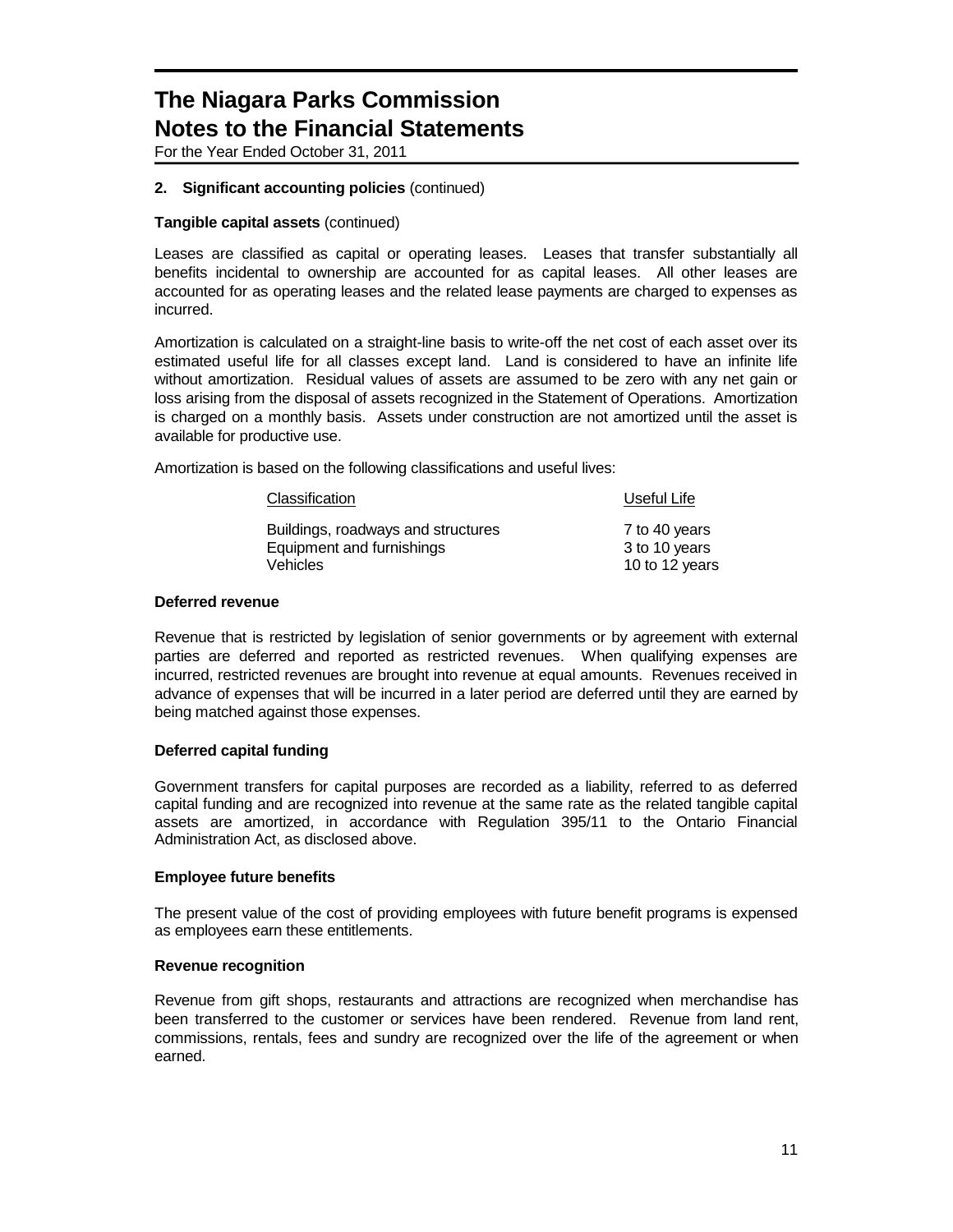For the Year Ended October 31, 2011

### **2. Significant accounting policies** (continued)

### **Foreign currency translation**

These financial statements are presented in Canadian dollars. Assets and liabilities denominated in foreign currencies are translated at the exchange rates in effect at the statement of financial position date. Gains and losses on translation are reflected in the annual surplus/deficit.

#### **Use of estimates and measurement uncertainty**

The preparation of financial statements in accordance with Canadian public sector accounting standards requires management to make estimates and assumptions that affect the reported amounts of assets and liabilities and disclosure of contingent assets and liabilities at the date of the financial statements and the reported amounts of revenues and expenses during the reporting period. Actual results could differ from those estimates. Two areas in which estimates are used are with regards to post-employment benefits and the Power Plan stabilization obligation.

### **3. Supplementary information**

For the 2011 fiscal year the Commission adopted the basis of accounting described in Note 2 and the following restatements were made to the 2010 comparative figures:

|                                                                                                                                                                                   | (in thousands of dollars) |
|-----------------------------------------------------------------------------------------------------------------------------------------------------------------------------------|---------------------------|
| Accumulated surplus, beginning of year<br>As previously reported<br>Removal of artwork from tangible capital assets<br>Removal of non-tangible asset                              | \$97,867<br>(82)<br>(56)  |
| As adjusted                                                                                                                                                                       | \$97,729                  |
| Annual deficit, year ended October 31, 2010<br>As previously reported<br>Reporting of other capital funding as revenue<br>Reduction of amortization of non-tangible capital asset | (9,232)<br>99             |
| As adjusted                                                                                                                                                                       | \$ (9,126)                |

Opening accumulated surplus for the year ended October 31, 2010 was adjusted for the removal of artwork from tangible capital assets and non-tangible asset and the annual deficit originally reported for the year ended October 31, 2010 was adjusted to report other capital funding as revenue and to reduce the amortization of the non-tangible capital asset.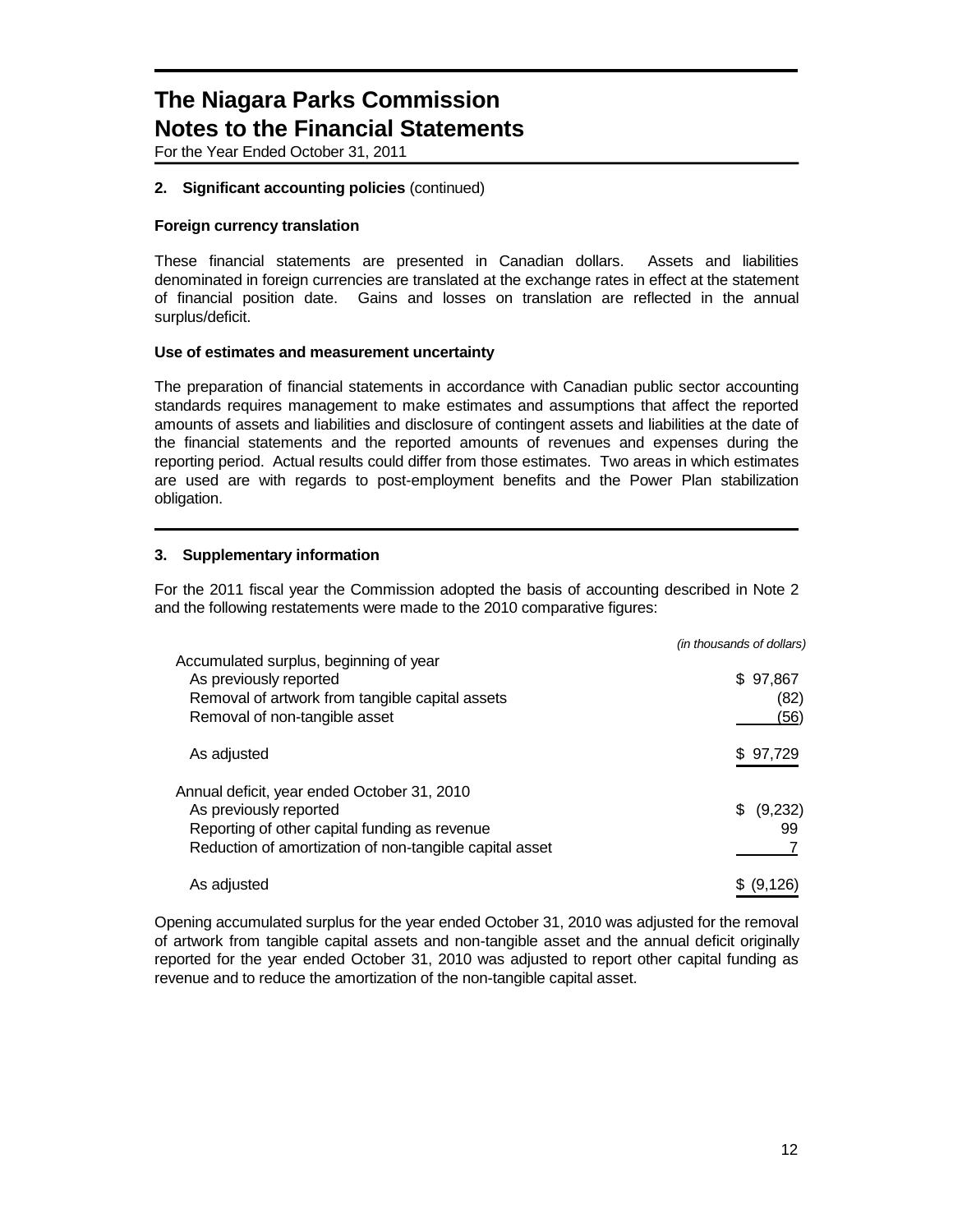For the Year Ended October 31, 2011

| Deferred revenue<br>4.                              | 2011    | 2010                      |
|-----------------------------------------------------|---------|---------------------------|
|                                                     |         | (in thousands of dollars) |
| Defunct power stations (Note 8)                     | 226     | 507                       |
| Sale proceeds related to Fort Erie land transaction | 669     | 1,205                     |
| Other                                               | 676     | 474                       |
|                                                     | \$1,571 | \$2,186                   |

### **Fort Erie land transaction obligation**

In fiscal 2009, the Commission and the Peace Bridge Authority ("PBA") entered into an agreement to transfer parcels of land. The PBA acquired a 5.952 acre parcel located in Fort Erie from the Commission for \$ 2,021,206. The Commission acquired an option for \$ 670,000 plus an annual sum of \$ 7,300 adjusted for inflation, to receive 1.973 acres of river front property located at the end of Jarvis Street in Fort Erie from the PBA. The agreement calls for the net proceeds to the Commission in the amount of \$ 1,351,206 to be spent on a) funding improvements at Old Fort Erie which are intended for the 200<sup>th</sup> year anniversary of the War of 1812 and b) returning and/or maintaining the Jarvis Street property as parkland.

The net proceeds were recorded as part of deferred revenue on the statement of financial position. To date approximately \$ 636,000 from these proceeds have been spent on the capital works project for the renovation of Historic Fort Erie and approximately \$ 47,000 has been spent on the Jarvis Street property maintenance. As of October 31, 2011, approximately \$ 669,000 remains for use in 2012 and beyond.

### **5. Deferred capital funding**

The Commission secured stimulus grant funding to renovate its heritage sites in the amount of \$ 8,939,056 and as of October 31, 2011 all funds were utilized and the projects were complete.

|                          | 2011                      | 2010                           |
|--------------------------|---------------------------|--------------------------------|
|                          | (in thousands of dollars) |                                |
| Deferred capital funding |                           |                                |
| Beginning of year        | \$1,349                   | \$<br>$\overline{\phantom{0}}$ |
| Received during year     | 7,590                     | 1,349                          |
| Amortization             | (37)                      |                                |
| End of year              | \$8,902                   | \$1,349                        |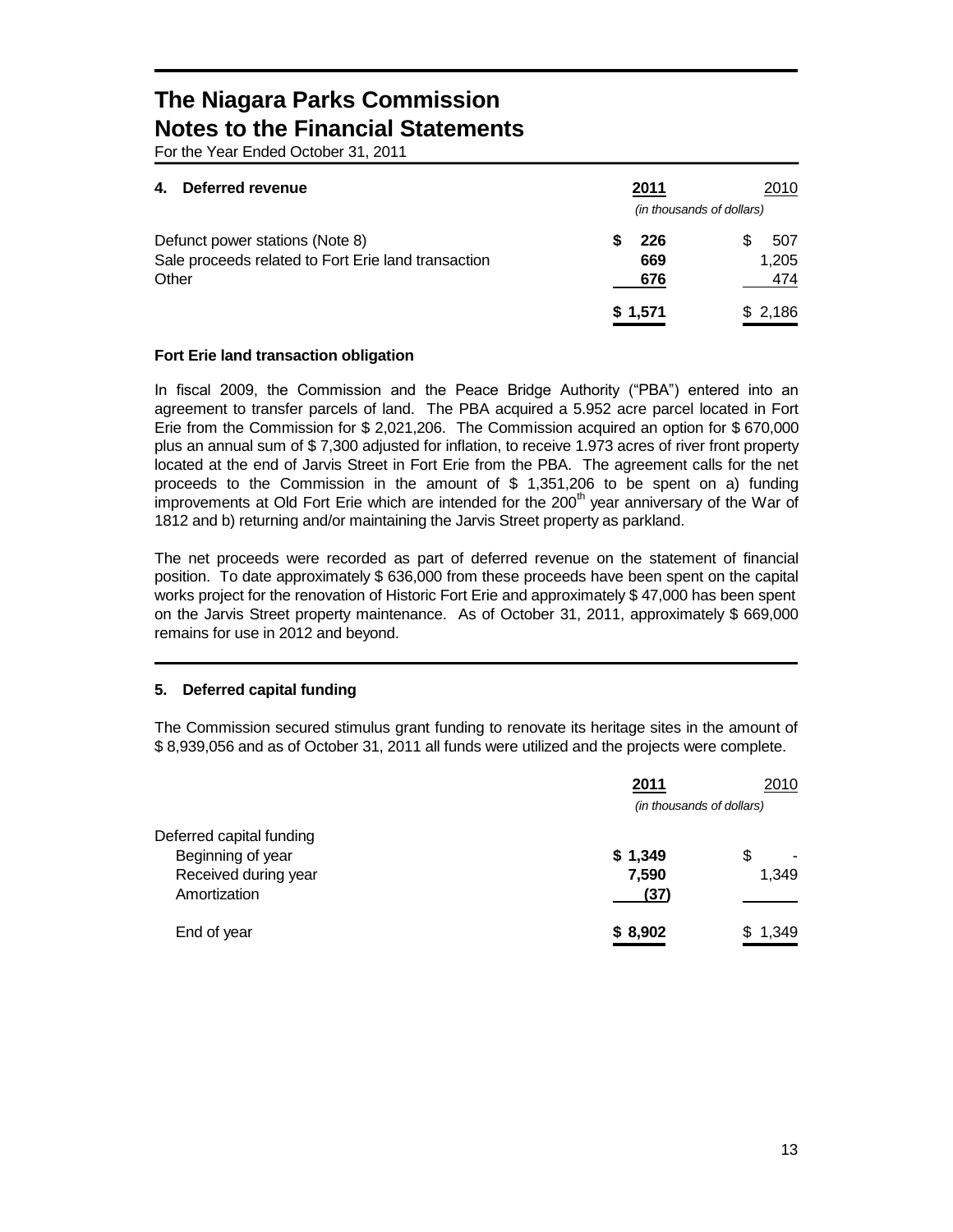For the Year Ended October 31, 2011

| Long term financing<br>6.                                                                                                                                                                                                    | 2011                      | 2010     |
|------------------------------------------------------------------------------------------------------------------------------------------------------------------------------------------------------------------------------|---------------------------|----------|
|                                                                                                                                                                                                                              | (in thousands of dollars) |          |
| Unsecured fixed rate term loan requiring blended<br>payments of principal and interest of \$2,640,907 per<br>annum, bearing interest at 5.06% through to April, 2027                                                         | \$28,561                  | \$29,700 |
| Unsecured fixed rate term loan requiring blended first<br>annual payment of \$543,418 and then payments of<br>\$569,965 per annum thereafter, bearing interest at<br>5.07% through to April, 2027                            | 6,271                     | 6,500    |
| The Commission had an obligation under capital lease,<br>bearing interest of \$ Nil, requiring monthly payments of<br>\$1,076 to August, 2011, secured by equipment with a<br>net book value of \$28,295, repaid during year |                           | 9        |
| The Commission had an obligation under capital lease,<br>bearing interest of \$ Nil, requiring monthly payments of<br>\$659 to May, 2011, secured by equipment with a net<br>book value of \$11,856, repaid during year      |                           | 5        |
| The Commission has an option to purchase land requiring<br>annual payments of \$7,300 until January, 2028 (Note 3)                                                                                                           | 124                       | 132      |
|                                                                                                                                                                                                                              | 34,956                    | 36,346   |

The principal payments of the long term financial obligations due in the next five fiscal periods are as follows:

| 2012 | S | 1.455 |
|------|---|-------|
| 2013 |   | 1,529 |
| 2014 |   | 1,606 |
| 2015 |   | 1.687 |
| 2016 |   | 1.772 |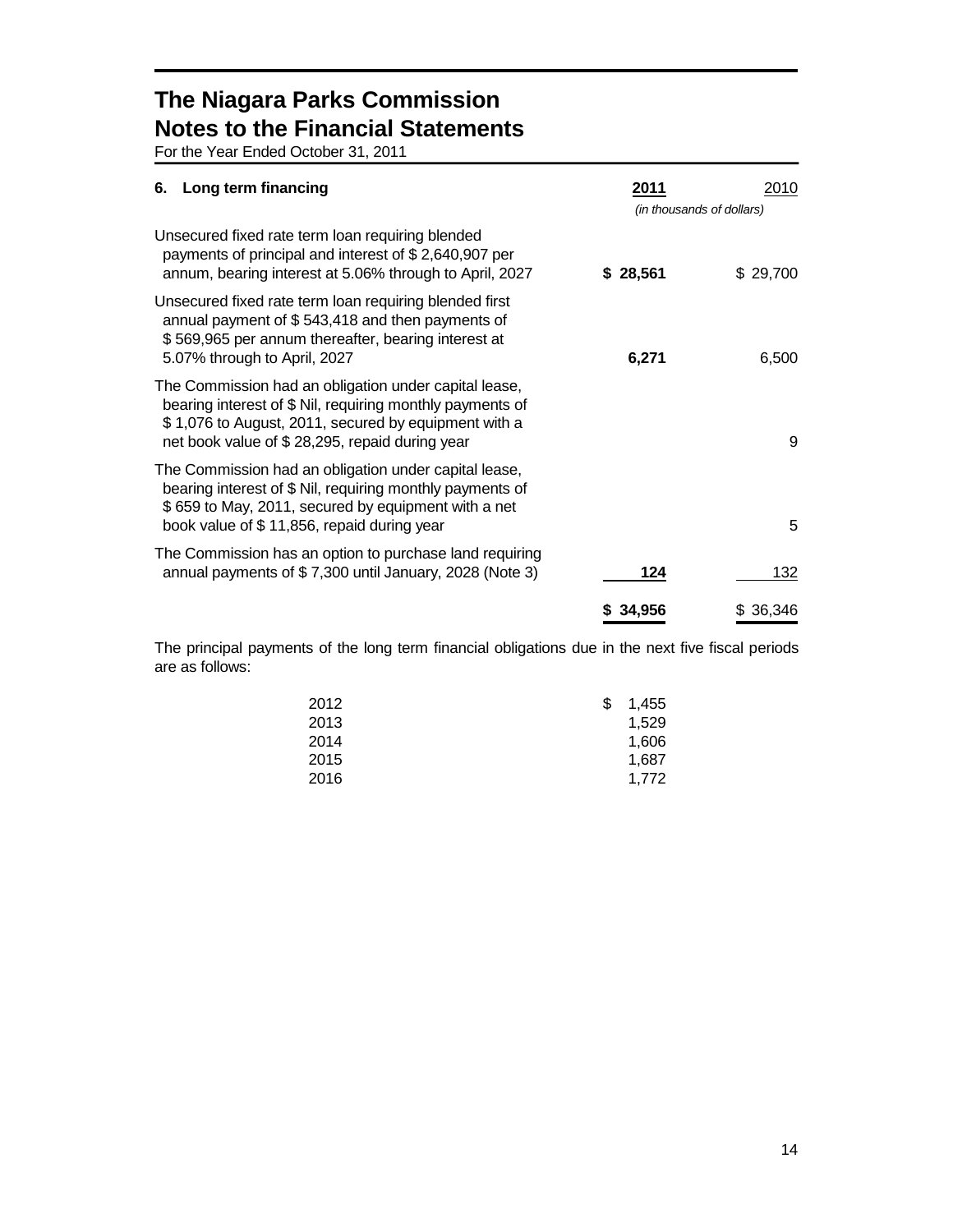For the Year Ended October 31, 2011

### **7. Post-employment benefits**

### **Defined termination benefits**

The Commission provides a defined employee future benefit, payable on termination to certain full time employees with a minimum of five years of service. The benefit is calculated on the basis of one week's remuneration, at the time of termination, for every year of full time service provided to the Commission to a maximum of twenty-six weeks. The accrued benefit liability as at October 31, 2011 is \$ 3,869,482 (2010 - \$ 3,759,218).

The Commission requires that an actuarial valuation of the post-employment benefits be conducted every three years. The last valuation was completed for the year ending October 31, 2010.

As a result of an actuarial valuation conducted in 2010 for the year ending October 31, 2010, it was determined that an actuarial gain of \$ 140,884 existed. The actual obligation as at October 31, 2011 is \$ 3,728,598 (2010 - \$ 3,618,334). Since the actuarial gain is less than 10% of the actual obligation, no minimum amortization has been recorded for the year.

| Defined benefit plan information                                                                                                                                       | 2011                      | 2010                    |
|------------------------------------------------------------------------------------------------------------------------------------------------------------------------|---------------------------|-------------------------|
|                                                                                                                                                                        | (in thousands of dollars) |                         |
| Employee benefit plan assets<br>Employee benefit plan liabilities                                                                                                      | \$<br>Nil<br>3,869        | \$<br>Nil<br>3,759      |
| Employee benefit plan deficit                                                                                                                                          | 3,869<br>\$               | \$3,759                 |
| Benefit obligation recognized on the statement of financial position<br>Benefit obligation, beginning of year<br>Expense for the year<br>Benefits paid during the year | \$3,759<br>372<br>(262)   | \$3,600<br>343<br>(184) |
| Benefit obligation, end of year                                                                                                                                        | 3,869<br>S.               | \$3,759                 |
| The net benefit expense is as follows:<br>Current service cost<br>Interest cost                                                                                        | \$<br>193<br>179          | \$<br>175<br>168        |
|                                                                                                                                                                        | 372<br>S                  | \$<br>343               |

The main actuarial assumptions applied in the valuation of the defined benefit plan are as follows:

Interest (discount) rate – the accrued obligation and the expense for the year were determined using a discount rate of 5%.

Salary levels – future salary and wage levels were assumed to increase at 3% per annum.

These assumptions will be reviewed with the next actuarial valuation in fiscal 2013.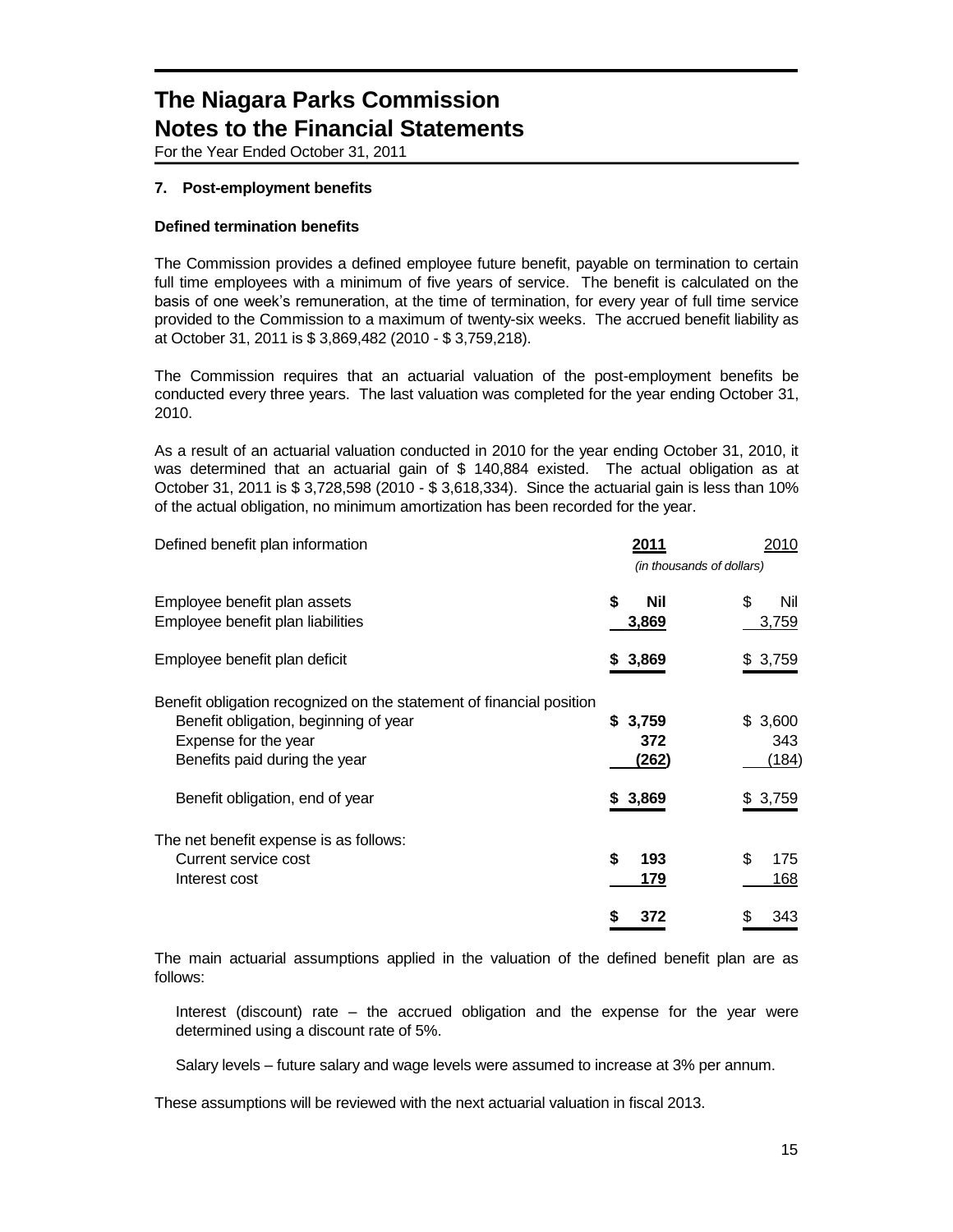For the Year Ended October 31, 2011

### **7. Post-employment benefits** (continued)

### **Pension benefits**

The Commission provides pension benefits for all its permanent employees (and to nonpermanent employees who elect to participate) through the Public Service Pension Fund ("PSPF") and the Ontario Public Service Employees' Union Pension Fund ("OPSEU Pension Fund"). These are defined benefit pension plans for employees of the Province and many provincial agencies. The Province of Ontario, which is the sole sponsor of the PSPF and a joint sponsor of the OPSEU Pension Fund, determines the Commission's annual payments to the funds. As the sponsors are responsible for ensuring that the pension funds are financially viable, any surpluses or unfunded liabilities arising from statutory actuarial funding valuations are not assets or obligations of the Commission. The Commission's annual payments of \$ 1,784,726 (2010 - \$ 1,776,084), of which \$ 892,363 (2010 - \$ 888,042) represents the employees' portion, are included in the administrative and police expense on the statement of operations.

The cost of post-employment, non-pension benefits are paid by the Province and therefore are not included in the statement of operations.

#### **8. Power Plant stabilization obligation**

The Province of Ontario directed the Commission to accept ownership of three former electricity generating power stations all located within Commission lands.

The Toronto Power Generating Station ("TPGS") and the Ontario Power Generating Station ("OPGS") were transferred by Ontario Power Generation Inc. ("OPG") to the Commission at no cost in August, 2007. As part of the terms of transfer of TPGS and OPGS, OPG was to undertake certain structural and environmental work to ensure that the buildings were no threat to the public. The Canadian Niagara Power Generating Station ("CNPGS") previously owned by Fortis Ontario was transferred April 30, 2009.

The Ministry of Tourism engaged the services of an architectural firm (The Ventin Group Inc.) to ensure that the original Government Directive governing the initial transfer was complied with and to identify work and related costs required to "stabilize and mothball" all the facilities until an ultimate use for the buildings can be determined. The Ventin Group identified the remaining lead paint at the TPGS and OPGS as a deficiency which OPG should have resealed or encapsulated after cleaning. The Ventin Group reported that there are substantial costs required to bring the three power stations to what would be considered a "mothball" state. Therefore, additional costs would be required to bring these buildings to a "development ready" state. Further, there are in existence certain secondary structures related to TPGS and OPGS that were not accounted for in the original Directive that will result in additional remediation costs at some point in the future.

The Commission is of the belief that the acceptance of these Power Generating Stations will require a significant infusion of funds that is beyond its capacity to meet. As at October 31, 2011, ongoing negotiations with the Province have not resulted in any assurance that the Commission will not be responsible for any future costs. Any costs that are expected to be incurred for the purposes described above will not commence without funding received from the Province.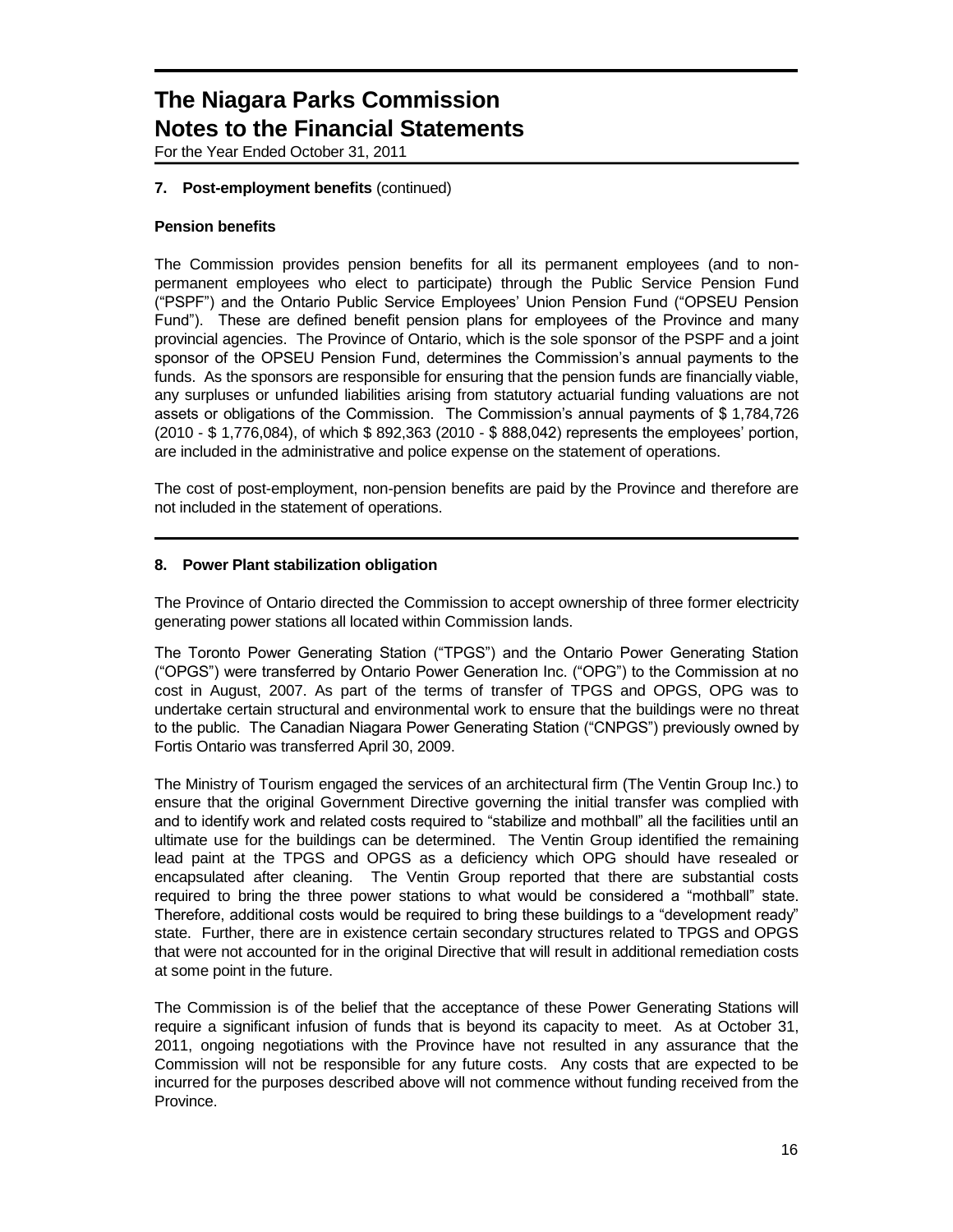For the Year Ended October 31, 2011

### **8. Power Plant stabilization obligation** (continued)

An asset retirement obligation of \$ 25,146,000 as of October 31, 2009 was calculated. This value represented the Commission's best estimate of the costs required to "stabilize and mothball" the three power stations based on the report received from the Ventin Group. The report also identified contingency costs of approximately \$ 3,600,000 which was not accrued in the asset retirement obligation at that time. The Commission estimates that this work could take approximately three to four years to complete. In order to determine the net present value of the asset retirement obligation, staff have estimated that, subject to financing being received from the Province, work will not commence for several years. It is estimated that the work may commence in 2016. The cost of capital and the rate of inflation estimated over the course of the calculation was 5.059% and 3%, respectively. This results in a net present value of \$ 22,127,131 as at October 31, 2011. This is an increase of \$ 446,406 from 2010 and has been recorded in the statement of operations.

Two additional studies were completed during the year ended October 31, 2010 which identified an additional liability involved with the "stabilization and mothball" process. The first report known as the Hatch group study identified an additional \$ 6,305,000 for external/infrastructure work that is required. The second study was completed by the Quartek group which identified an additional \$ 1,260,000 related to additional costs to stabilize the roofs of the buildings. Together these two reports equal an increase of \$ 7,565,000. As previously mentioned it is estimated this work will not commence until 2016 and correspondingly another calculation for the net present value of this additional liability was performed using a cost of capital of 5.059% and inflation rate of 2% respectively. This results in net present value of \$ 6,347,599 as at October 31, 2011 for this portion of the liability. This is an increase of \$ 188,410 from 2010 and has also been recorded in the statement of operations.

|                                                                                                                    | 2011                      | 2010     |
|--------------------------------------------------------------------------------------------------------------------|---------------------------|----------|
|                                                                                                                    | (in thousands of dollars) |          |
| Power Plant stabilization obligation<br>Beginning of year                                                          | \$ 26,727                 | \$21,243 |
| Current year increase in present value of original obligation<br>Present value of additional obligation related to | 635                       | 437      |
| additional studies                                                                                                 |                           | 6.159    |
| Actual work performed during year                                                                                  | (503)                     | (1, 112) |
| Net increase in Power Plant stabilization obligation                                                               | 132                       | 5,484    |
| End of year                                                                                                        | \$26.859                  | 26,727   |

A capital asset has not been recorded for these properties as there is an impairment in their value, which has been documented in the various studies carried out to date.

As at October 31, 2009, the Commission had received \$ 1,550,000 in funding from the Ministry of Tourism to assist in the "stabilizing and mothball" process. Approximately \$ 226,000 of this funding remains for use in 2012 and beyond.

The Commission has incurred annual costs related to maintenance and security for all sites and has recorded them in the statement of operations and are included in the maintenance expense.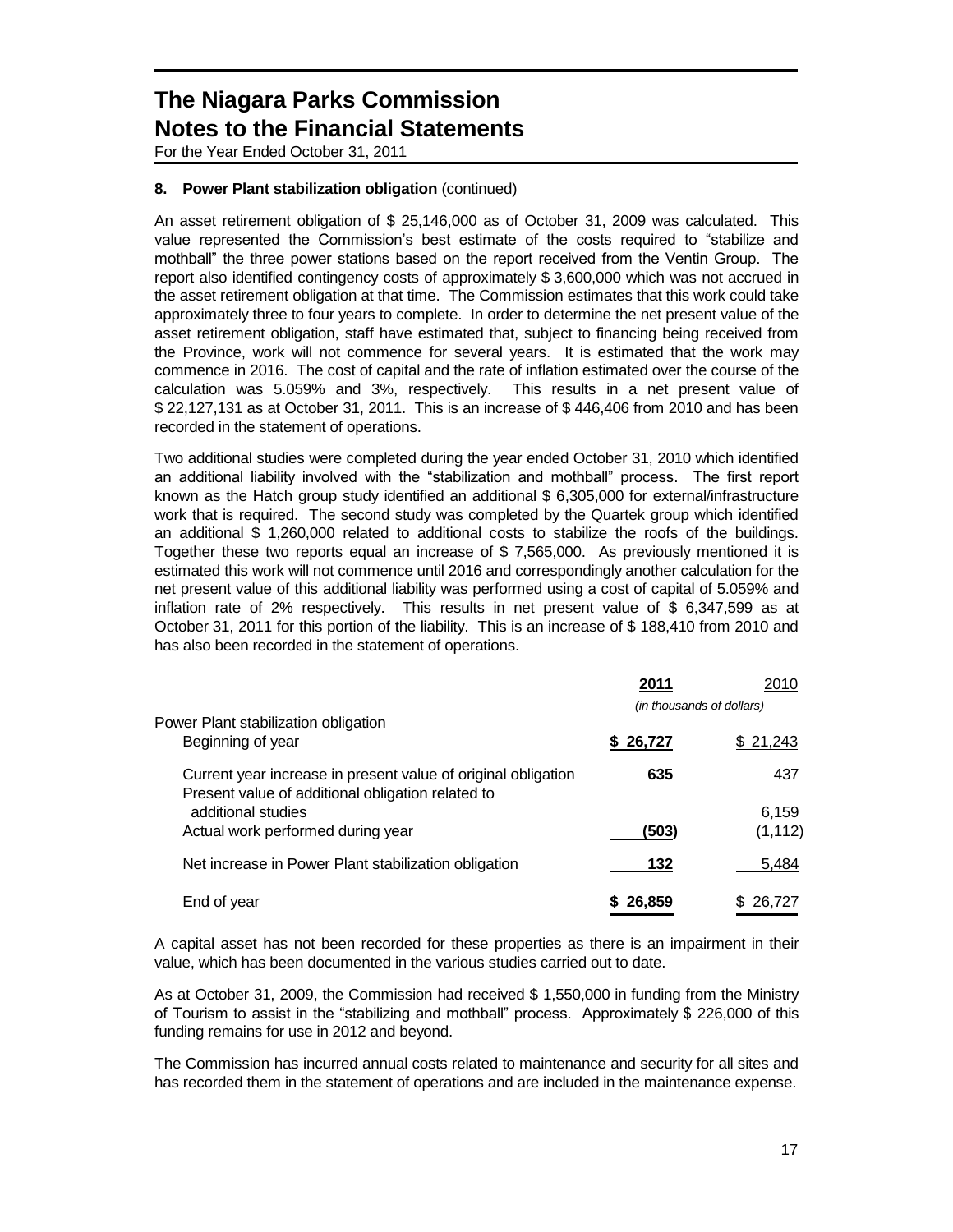For the Year Ended October 31, 2011

| <b>Tangible capital assets</b><br>9.                 |                            |                                 | 2011                            | 2010<br>(in thousands of dollars) |
|------------------------------------------------------|----------------------------|---------------------------------|---------------------------------|-----------------------------------|
|                                                      | Cost                       | Accumulated<br>Depreciation     | <b>Net</b><br><b>Book Value</b> | <b>Net</b><br><b>Book Value</b>   |
| Land<br>Land improvements<br>Buildings, roadways and | \$.<br>14,359<br>17,135    |                                 | \$<br>14,359<br>17,135          | \$<br>14,359<br>17,135            |
| structures<br>Equipment and furnishings<br>Vehicles  | 202,191<br>41,523<br>9,169 | 87,349<br>\$<br>35,944<br>8,071 | 114,842<br>5,579<br>1,098       | 109,358<br>6,355<br>1,194         |
| Capital works in progress                            | 284,377<br>565             | 131,364                         | 153,013<br>565                  | 148,401<br>1,969                  |
| Equipment under capital lease<br>included above      | 284,942<br>\$<br>69        | 131,364<br>S.<br>\$<br>28       | 153,578<br>\$<br>41             | 150,370<br>\$.<br>\$<br>48        |

| 10. Accumulated surplus                                                                        | 2011<br>(in thousands of dollars)       | 2010                             |
|------------------------------------------------------------------------------------------------|-----------------------------------------|----------------------------------|
| Operating surplus                                                                              | 2,941                                   | 6,414<br>\$                      |
| Investment in tangible capital assets                                                          | 144,676                                 | 149,021                          |
| Unfunded<br>Long term debt<br>Post-employment benefits<br>Power Plant stabilization obligation | (34, 956)<br>(3,869)<br><u>(26,859)</u> | (36,346)<br>(3,759)<br>(26, 727) |
|                                                                                                | (65, 684)                               | (66, 832)                        |
| Accumulated surplus                                                                            | 81,933                                  | 88,603                           |

### **Surplus funds**

Pursuant to Section 16(2) of the Niagara Parks Act, any surplus moneys shall, on the order of the Lieutenant Governor in Council, be paid to the Minister of Finance and shall form part of the consolidated revenue fund.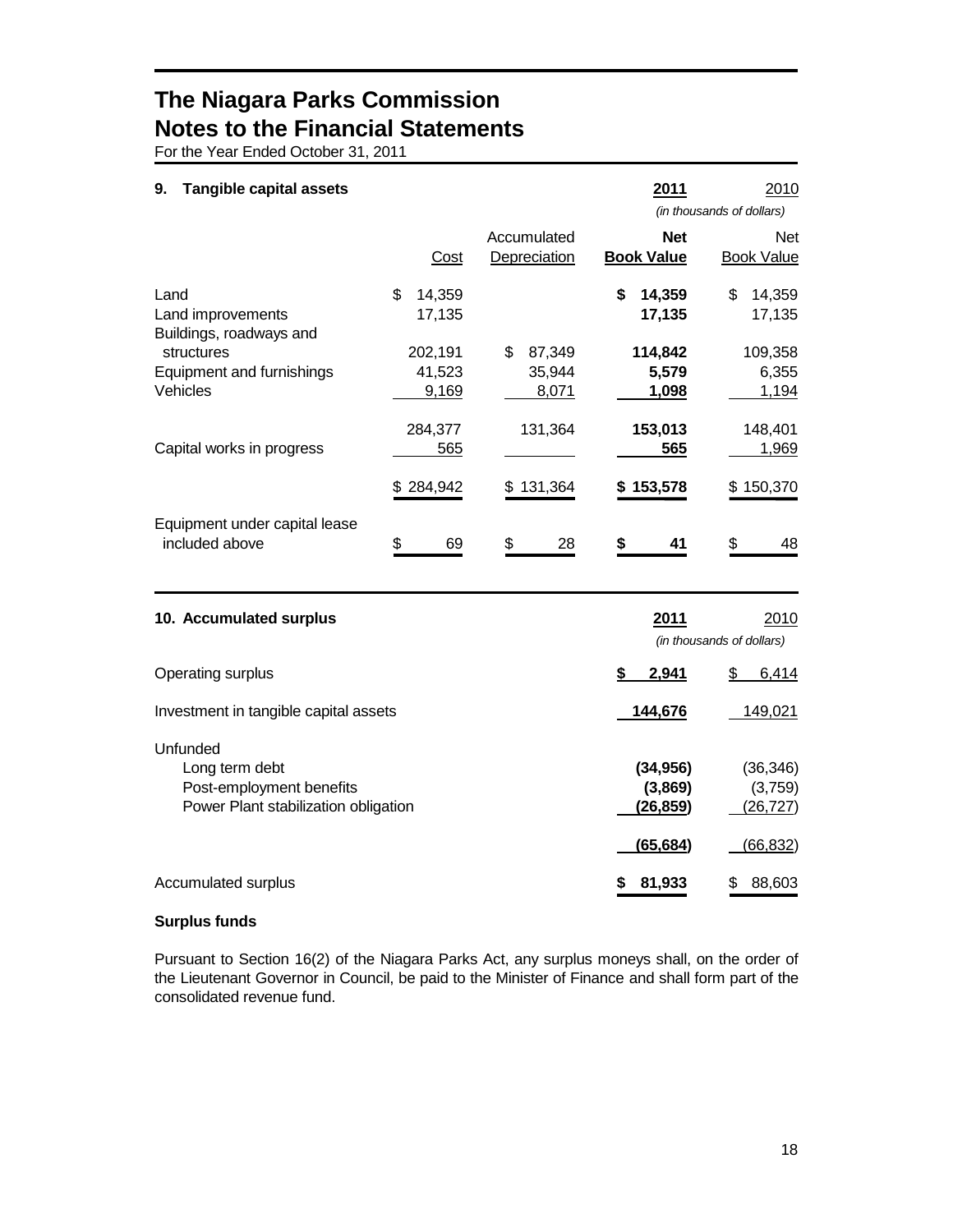For the Year Ended October 31, 2011

### **11. Credit facilities**

The credit facilities, which have a maximum borrowing capacity of \$ 15,000,000, provide for two types of loans. There is a variable rate option which varies with the Canadian Imperial Bank of Commerce prime rate and there is a fixed rate operating loan facility available with a maximum term not to exceed 364 days at rates which are set relative to banker's acceptance rates. These credit facilities are unsecured and expire on October 31, 2014. As at October 31, 2011, \$ Nil has been drawn upon for all credit facilities (2010 – \$ Nil).

### **12. Commitments**

The Commission has committed to approximately \$ 600,000 in capital works projects in the next year.

The Commission leases vehicles, equipment and premises under operating leases expiring in 2012. The total obligation under operating leases amounts to approximately \$ 220,000.

#### **13. Contingencies**

The Commission is in litigation pertaining to certain claims for which the likelihood of loss is not determinable and the amount not reasonably estimable. Accordingly, no provision for these claims is reflected in the financial statements.

| 14.<br>Interest expense – net                                                          | <b>Budget</b><br>2011<br>(Unaudited) | Actual<br>2011<br>(in thousands of dollars)        | Actual<br>2010        |
|----------------------------------------------------------------------------------------|--------------------------------------|----------------------------------------------------|-----------------------|
| Interest revenue<br>Loan interest expense                                              | \$<br>(38)<br>1,869                  | \$<br>(25)<br>1,889                                | \$<br>(44)<br>1,922   |
|                                                                                        | 1,831<br>\$                          | 1,864<br>S.                                        | 1,878<br>S            |
| Amortization of tangible capital assets<br>15.                                         | <b>Budget</b><br>2011<br>(Unaudited) | <b>Actual</b><br>2011<br>(in thousands of dollars) | Actual<br>2010        |
| Amortization of income producing assets<br>Amortization of non-income producing assets | \$3,841<br>3,399                     | \$4,031<br>3,252                                   | 4,244<br>\$.<br>3,257 |
|                                                                                        | 7,240<br>S                           | 7,283<br>S.                                        | 7,501<br>\$           |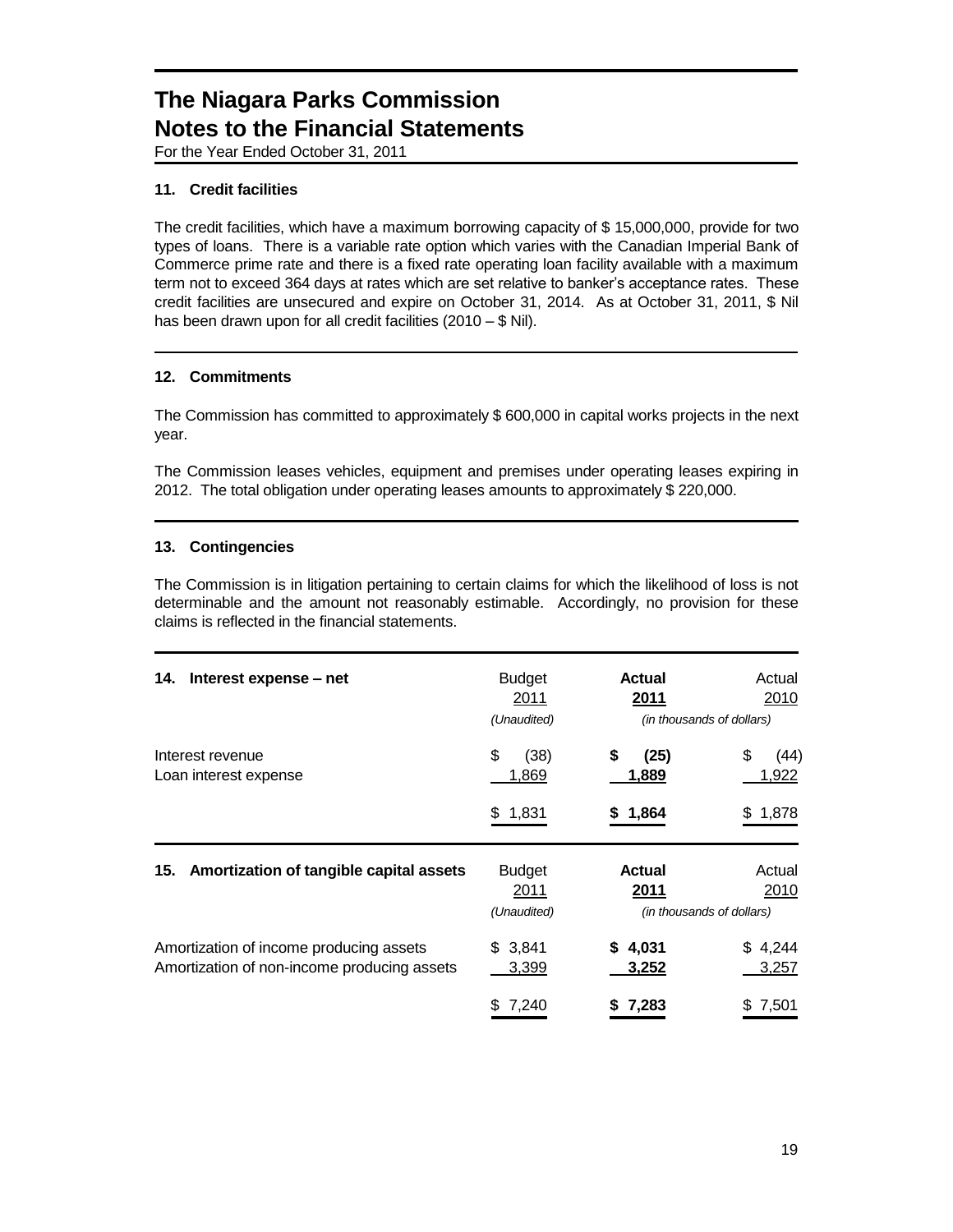For the Year Ended October 31, 2011

| <b>Statement of cash flows</b><br>16.                                                                              | 2011<br>(in thousands of dollars)         | 2010                                        |
|--------------------------------------------------------------------------------------------------------------------|-------------------------------------------|---------------------------------------------|
| Changes in working capital components include                                                                      |                                           |                                             |
| Accounts receivable<br>Inventories<br>Accounts payable and accrued payroll<br>Deferred revenue<br>Prepaid expenses | \$<br>(597)<br>789<br>240<br>(615)<br>332 | \$(1,172)<br>128<br>477<br>(1,285)<br>(101) |
|                                                                                                                    | S<br>149                                  | (1,953)<br>S                                |
| Interest received                                                                                                  | S<br>25                                   | \$<br>44                                    |
| Interest paid                                                                                                      | 1,885                                     | 1,721                                       |

### **17. Acquisition of tangible capital assets**

During the year, tangible capital assets were acquired at an aggregate cost of \$ 10,491,000 (2010 - \$ 3,462,000) of which \$ Nil (2010 - \$ Nil) was acquired by means of capital leases and other non-cash acquisitions. Cash payments of \$ 10,491,000 (2010 - \$ 3,462,000) were made to purchase tangible capital assets. Stimulus grant funding of \$ 7,590,287 and \$ 535,921 from the Fort Erie land proceeds totalling \$ 8,126,208 were used to fund the tangible capital asset additions related to the renovation of the Heritage Fort Erie, McFarland House and Laura Secord Homestead sites.

### **18. Financial instruments and risk management**

### **Fair value**

Fair value information with respect to long term financing has been omitted because it is not practicable to determine fair value with sufficient reliability.

The fair value of the post-employment termination benefit was determined using an actuarial valuation based on information presented in Note 6 to the financial statements.

### **Credit risk**

The Commission is exposed to a credit risk by its customers. However, because of the large number of customers, credit risk concentration is reduced to a minimum.

### **Currency risk**

The Commission has cash of \$ 248,964 that is denominated in U.S. dollars. These funds have been converted to the Canadian equivalent at the rate of \$ 1 U.S. equals \$ .987 Canadian. The Commission realizes approximately 14.4% (2010 – 13.26%) of its sales in foreign currency. Consequently, some assets and revenues are exposed to foreign exchange fluctuations.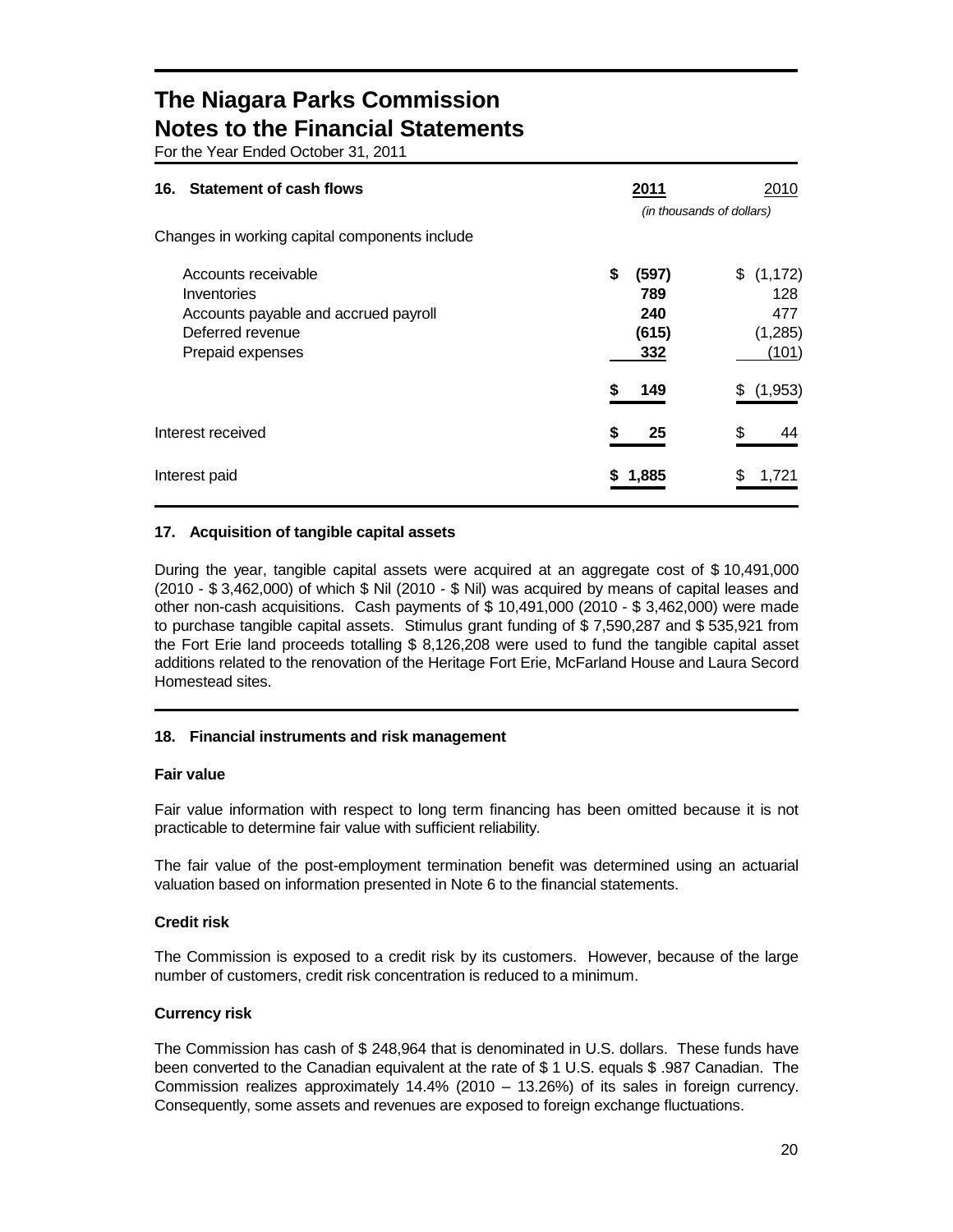For the Year Ended October 31, 2011

### **18. Financial instruments and risk management** (continued)

### **Cash flow risk**

The Commission has variable rate bank overdraft facilities bearing interest which varies with the prime interest rate. Accordingly, the Commission is exposed to cash flow risks relating to potential fluctuations in market interest rates.

### **19. Comparative figures**

Certain 2010 comparative figures have been reclassified to conform to the financial statement presentation adopted in 2011.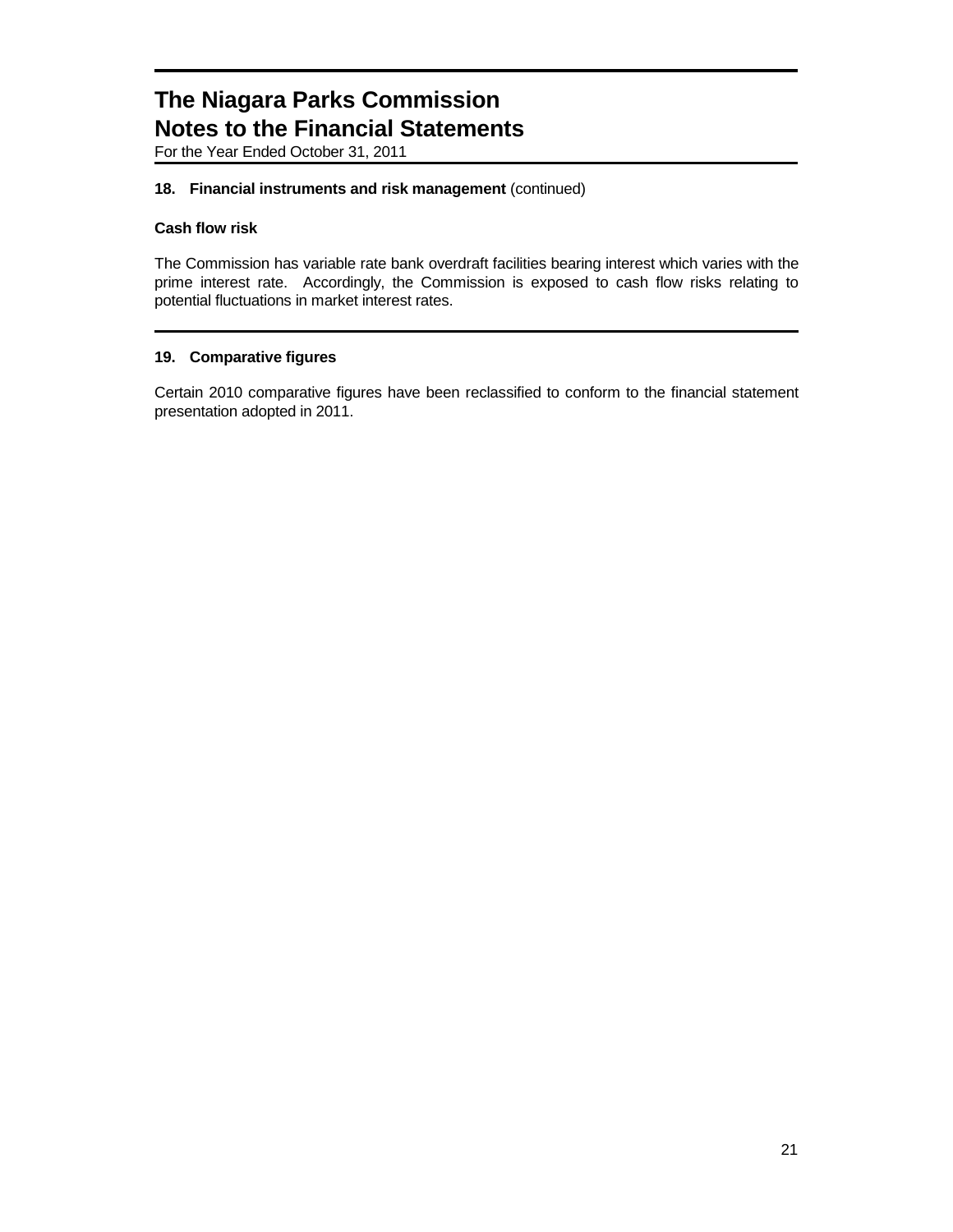## **The Niagara Parks Commission Schedule of Tangible Capital Assets**

For the Year Ended October 31, 2011 (in thousands of dollars)

|                                                               | Land         | Land<br>Improvements | Buildings,<br>Roadways and<br><b>Structures</b> | Equipment<br>and<br><b>Furnishings</b> | Vehicles     | Capital<br>Works in<br>Progress | 2011            | 2010           |
|---------------------------------------------------------------|--------------|----------------------|-------------------------------------------------|----------------------------------------|--------------|---------------------------------|-----------------|----------------|
| Cost<br>Beginning of year                                     | 14,359<br>\$ | \$<br>17,135         | \$<br>191,385                                   | \$40,720                               | \$<br>9,329  | \$<br>1,969                     | \$274,897       | \$ 271,576     |
| Add additions<br>Less disposals<br>Transfers of capital works |              |                      |                                                 | 843<br>(40)                            | 246<br>(406) | 9,402                           | 10,491<br>(446) | 3,462<br>(141) |
| in progress                                                   |              |                      | 10,806                                          |                                        |              | (10, 806)                       |                 |                |
| End of year                                                   | 14,359       | 17,135               | 202,191                                         | 41,523                                 | 9,169        | 565                             | 284,942         | 274,897        |
| <b>Accumulated amortization</b><br>Beginning of year          |              |                      | 82,027                                          | 34,365                                 | 8,135        |                                 | 124,527         | 117,167        |
| Add amortization<br>Less disposals                            |              |                      | 5,322                                           | 1,619<br>(40)                          | 342<br>(406) |                                 | 7,283<br>(446)  | 7,501<br>(141) |
| End of year                                                   |              |                      | 87,349                                          | 35,944                                 | 8,071        |                                 | 131,364         | 124,527        |
| Net book value                                                | 14,359<br>\$ | \$<br>17,135         | \$<br>114,842                                   | \$<br>5,579                            | \$<br>1,098  | \$<br>565                       | 153,578<br>\$   | \$<br>150,370  |